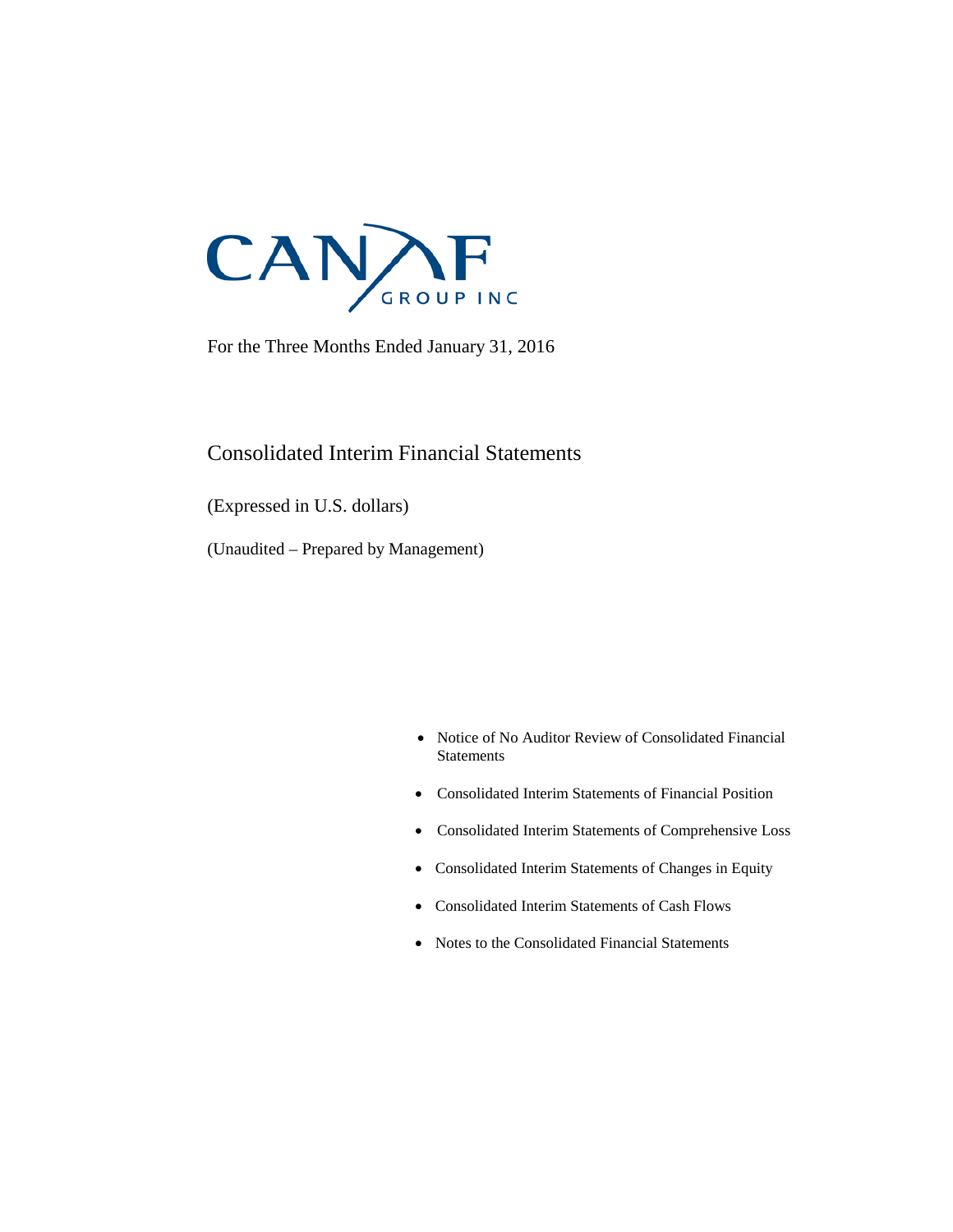#### **NOTICE OF NO AUDITOR REVIEW OF CONSOLIDATED INTERIM FINANCIAL STATEMENTS**

Under National Instrument 51-102, Part 4, subsection 4.3(3), if an auditor has not performed a review of the consolidated interim financial statements, they must be accompanied by a notice indicating that the financial statements have not been reviewed by an auditor.

The accompanying unaudited consolidated interim financial statements of Canaf Group Inc. for the period ended January 31, 2016 have been prepared by management and approved by the Audit Committee and the Board of Directors of the Company and are the responsibility of the Company's management.

The Company's independent auditor has not performed a review of these consolidated interim financial statements in accordance with the standards established by the Canadian Institute of Chartered Accountants for a review of consolidated interim financial statements by an entity's auditor.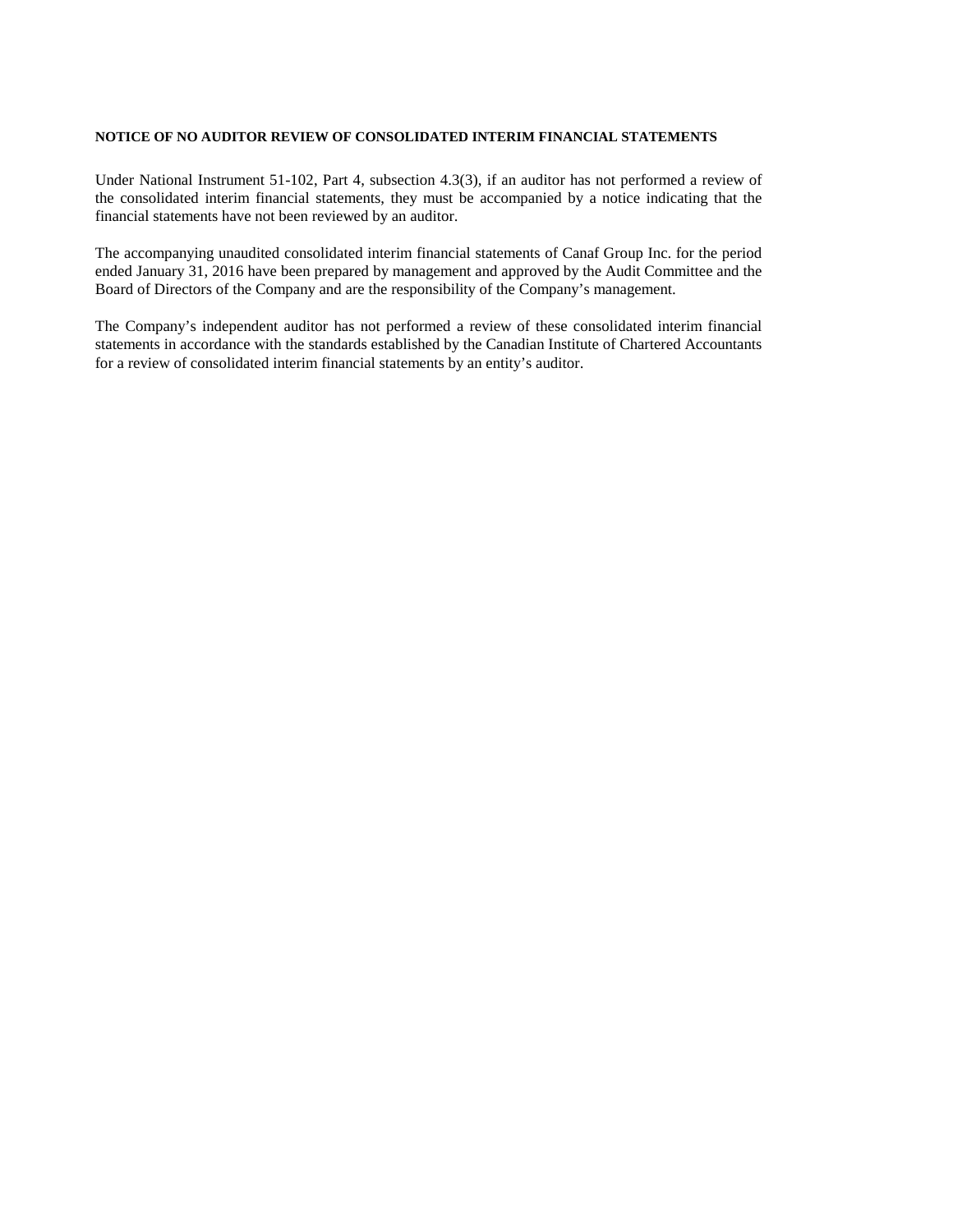### Consolidated Interim Statements of Financial Position

(Expressed in U.S. Dollars)

(Unaudited)

|                                        | Note  | January 31,<br>2016<br>\$ | October 31,<br>2015<br>\$ |
|----------------------------------------|-------|---------------------------|---------------------------|
| $\sqrt{2}$<br><b>ASSETS</b>            |       |                           |                           |
| <b>CURRENT</b>                         |       |                           |                           |
| Cash                                   |       | 671,359                   | 881,322                   |
| <b>Trade Receivables</b>               | 15    | 333,327                   | 694,907                   |
| Sales Tax Receivable                   | 5     | 3,807                     | 22,121                    |
| Inventories                            | 6     | 350,441                   | 512,000                   |
| Prepaid Expense and Deposits           |       | 25,397                    | 26,761                    |
|                                        |       | 1,384,331                 | 2,137,111                 |
| NON-CURRENT                            |       |                           |                           |
| Property, Plant and Equipment          | 7     | 1,136,875                 | 1,375,113                 |
| Intangible                             | 2(g)  | 1                         | 1                         |
|                                        |       | 2,521,207                 | 3,512,225                 |
| <b>LIABILITIES</b>                     |       |                           |                           |
| <b>CURRENT</b>                         |       |                           |                           |
| Trade and Other Payables               | $\,8$ | 415,336                   | 761,276                   |
| Income Taxes Payable                   |       | 39,167                    | 49,515                    |
| <b>Current Portion of Bank Loan</b>    | 9     | 223,580                   | 341,278                   |
|                                        |       | 678,083                   | 1,152,069                 |
| NON-CURRENT                            |       |                           |                           |
| <b>Bank Loan</b>                       | 9     | 547,524                   | 608,859                   |
| Deferred Tax Liability                 |       | 155,879                   | 120,258                   |
|                                        |       | 1,381,486                 | 1,881,186                 |
| <b>SHAREHOLDERS' EQUITY</b>            |       |                           |                           |
| Share Capital                          | 10    | 8,079,463                 | 8,079,463                 |
| Accumulated Other Comprehensive Loss - |       |                           |                           |
| Foreign Currency Translation Reserve   |       | (1,575,410)               | (1,378,574)               |
| Deficit                                |       | (5,364,332)               | (5,069,850)               |
|                                        |       | 1,139,721                 | 1,631,039                 |
|                                        |       | 2,521,207                 | 3,512,225                 |
|                                        |       |                           |                           |

Nature of Operations (Note 1) Economic Dependence (Note 15) Commitment (Note 16) Segment Information (Note 17)

The accompanying notes are an integral part of the consolidated financial statements.

Approved on Behalf of the Board:

"Christoper Way" "Kevin Corrigan"<br>
Christopher Way, Director "Kevin Corrigan, Director" Christopher Way, Director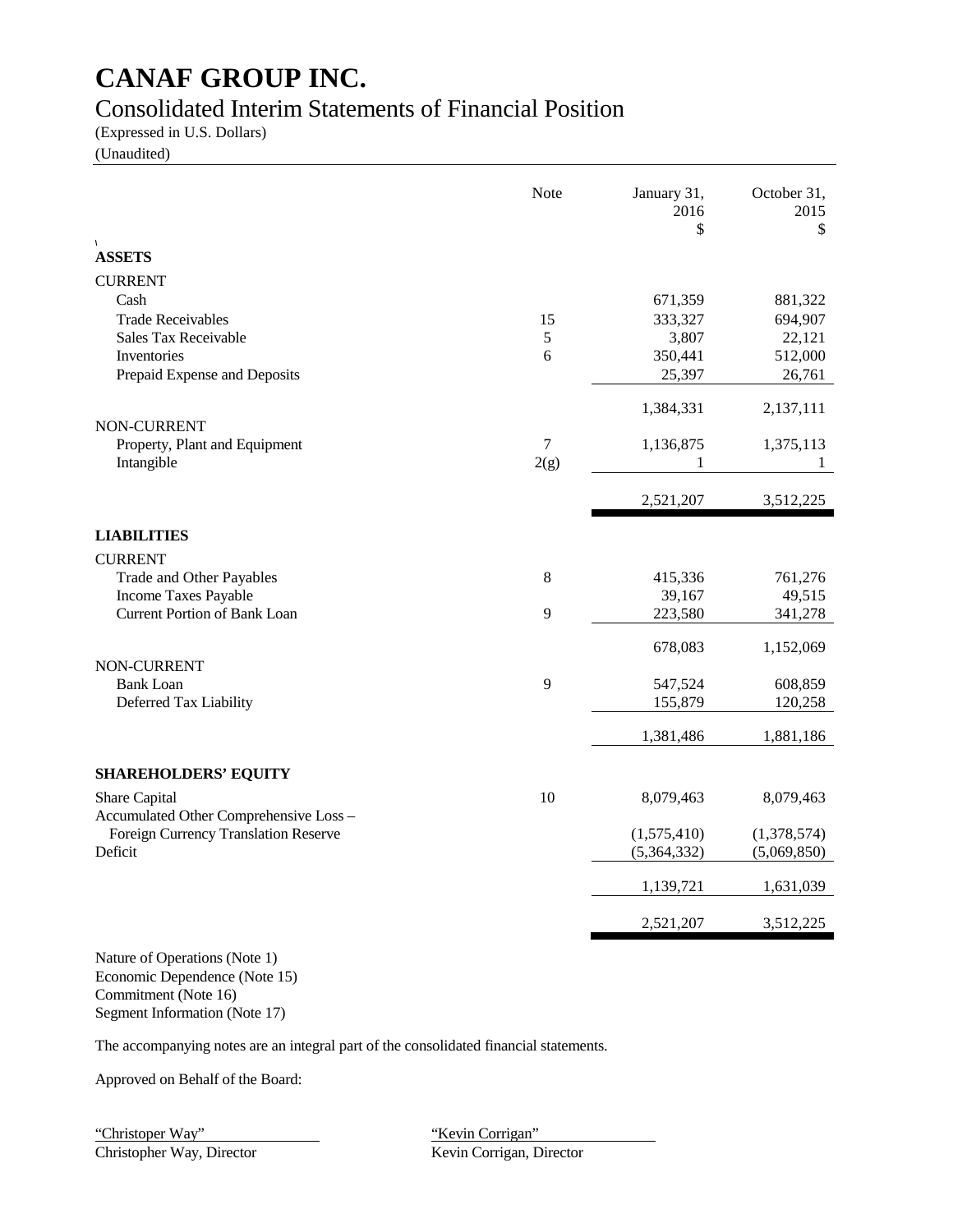## Consolidated Interim Statements of Comprehensive Income

(Expressed in U.S. Dollars)

(Unaudited)

|                                                                                                         |                    |                         | Three Months Ended<br>January 31, |
|---------------------------------------------------------------------------------------------------------|--------------------|-------------------------|-----------------------------------|
|                                                                                                         | Note               | 2016<br>\$              | 2015<br>\$                        |
| <b>SALES</b><br><b>COST OF SALES</b>                                                                    | 13                 | 1,022,773<br>1,151,983  | 2,678,877<br>2,447,006            |
| <b>GROSS PROFIT (LOSS)</b>                                                                              |                    | (129, 210)              | 231,871                           |
|                                                                                                         |                    |                         |                                   |
| <b>EXPENSES</b><br>General and Administrative<br>Interest on Bank Loan<br><b>Interest on Debentures</b> | 14<br>$\mathbf{Q}$ | 93,250<br>19,640        | 148,779                           |
|                                                                                                         |                    | (112,890)               | (148, 779)                        |
| <b>INCOME (LOSS) BEFORE OTHER ITEMS</b><br><b>Interest Income</b>                                       |                    | (242,100)<br>1,435      | 83,092<br>1,583                   |
|                                                                                                         |                    |                         |                                   |
| <b>INCOME (LOSS) BEFORE INCOME TAXES</b><br><b>Income Taxes</b>                                         |                    | (240, 665)<br>(53, 817) | 84,675<br>(38, 123)               |
| NET INCOME (LOSS) FOR THE PERIOD                                                                        |                    | (294, 482)              | 46,552                            |
| <b>OTHER COMPREHENSIVE LOSS</b>                                                                         |                    |                         |                                   |
| Foreign Currency Translation Loss                                                                       |                    | (196, 836)              | (128,089)                         |
| NET COMPREHENSIVE (LOSS) INCOME FOR THE PERIOD                                                          |                    | (491, 318)              | (81, 537)                         |
| <b>BASIC AND DILUTED EARNINGS PER SHARE</b>                                                             |                    | (0.01)                  | (0.00)                            |
| WEIGHTED AVERAGE NUMBER OF COMMON SHARES<br><b>OUTSTANDING - BASIC AND DILUTED</b>                      |                    | 47,426,195              | 47,426,195                        |

The accompanying notes are an integral part of the consolidated financial statements.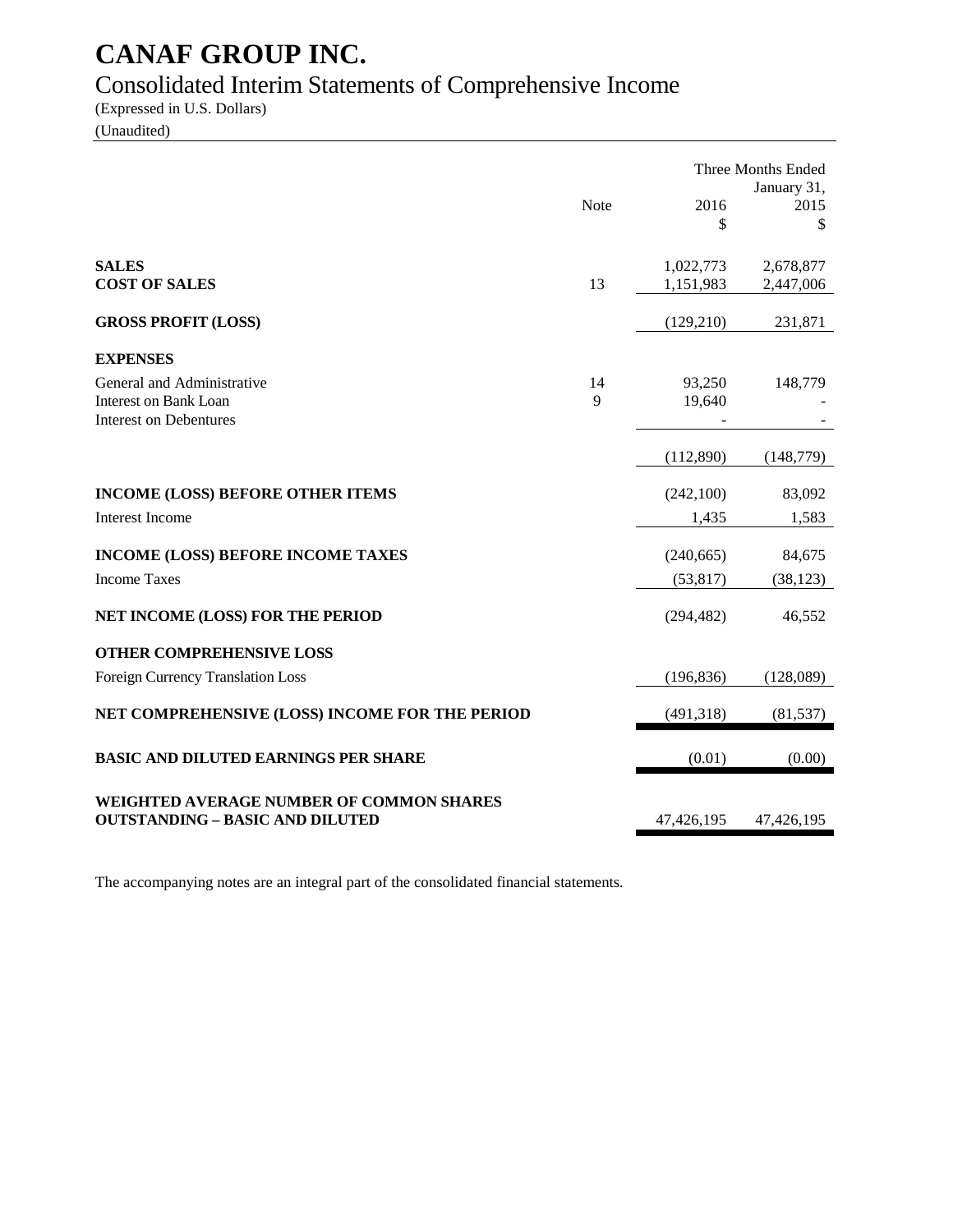### Consolidated Interim Statements of Changes in Equity

(Expressed in U.S. Dollars)

(Unaudited)

|                                                                | Number of<br><b>Common Shares</b>                    | <b>Share Capital</b><br>S | Reserve for<br><b>Stock Options</b><br>S | Foreign<br>Currency<br>Translation<br>Reserve<br>S | Deficit<br>S | Total<br>Shareholders'<br>Equity |
|----------------------------------------------------------------|------------------------------------------------------|---------------------------|------------------------------------------|----------------------------------------------------|--------------|----------------------------------|
| Balance, October 31, 2014                                      | 47,426,195                                           | 8,079,463                 |                                          | (964, 914)                                         | (5,198,292)  | 1,916,257                        |
| Net Income for the Period<br>Foreign Currency Translation Loss | $\overline{\phantom{0}}$<br>$\overline{\phantom{0}}$ | $\overline{\phantom{a}}$  |                                          | (128,089)                                          | 46,552       | 46,552<br>(128,089)              |
| Balance, January 31, 2015                                      | 47,426,195                                           | 8,079,463                 |                                          | (1,093,003)                                        | (5,151,740)  | 1,834,720                        |
|                                                                |                                                      |                           |                                          |                                                    |              |                                  |
| Balance, October 31, 2015                                      | 47,426,195                                           | 8,079,463                 |                                          | (1,378,574)                                        | (5,069,850)  | 1,631,039                        |
| Net Loss for the Period<br>Foreign Currency Translation Loss   |                                                      |                           |                                          | (196, 836)                                         | (294, 482)   | (294, 482)<br>(196, 836)         |
| Balance, January 31, 2016                                      | 47,426,195                                           | 8,079,463                 |                                          | (1,575,410)                                        | (5,364,332)  | 1,139,721                        |

The accompanying notes are an integral part of the consolidated financial statements.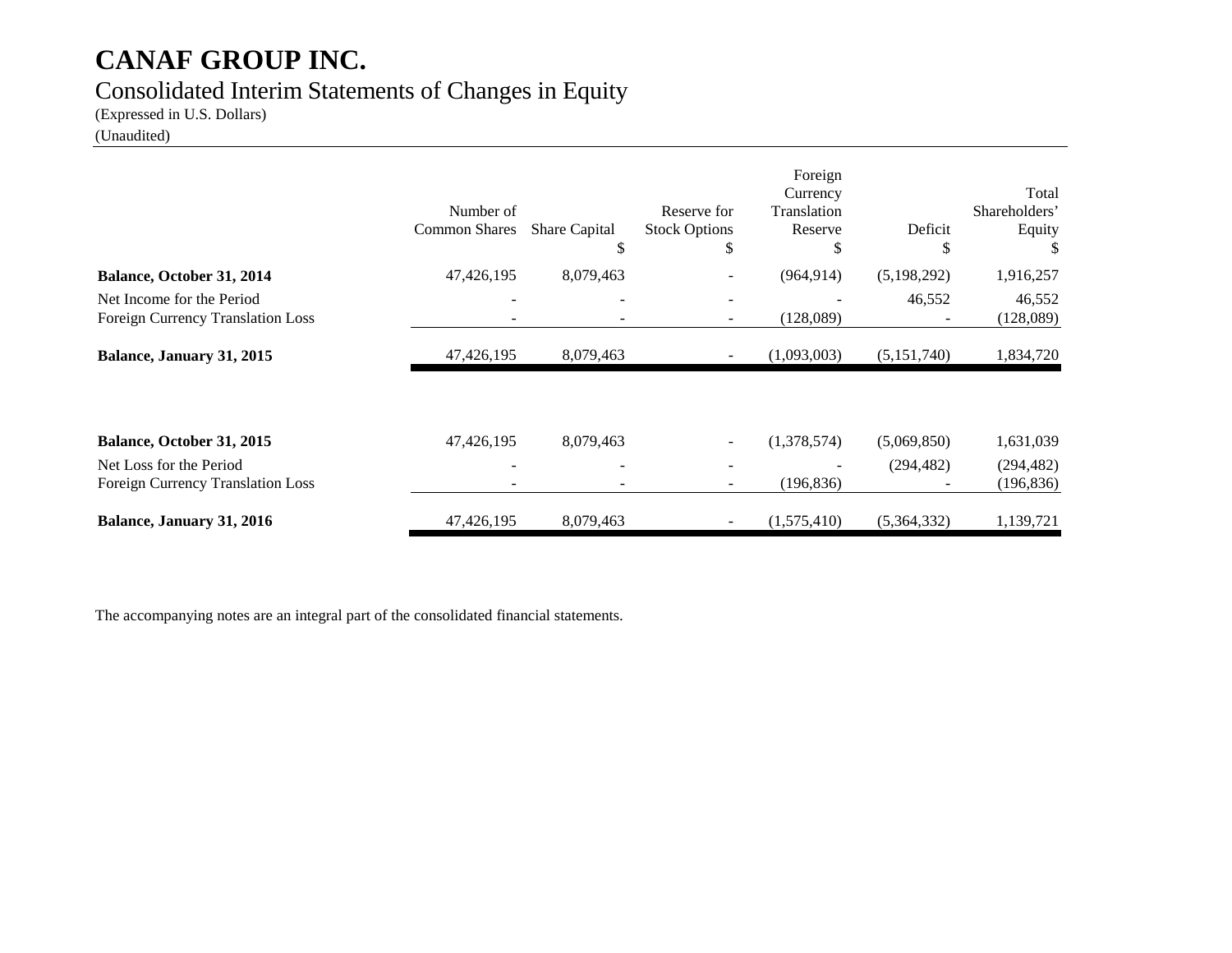### Consolidated Interim Statements of Cash Flows

(Expressed in U.S. Dollars) (Unaudited)

|                                                   |       |            | Three Months Ended<br>January 31, |
|---------------------------------------------------|-------|------------|-----------------------------------|
|                                                   | Note  | 2016<br>\$ | 2015<br>\$                        |
| <b>CASH PROVIDED BY (USED FOR):</b>               |       |            |                                   |
| <b>OPERATING ACTIVITIES</b>                       |       |            |                                   |
| Net Income (Loss) for the Period                  |       | (294, 482) | 46,552                            |
| Non-Cash Items<br>Depreciation - Cost of Sales    |       | 83,771     | 74,301                            |
|                                                   |       | (210,711)  | 120,853                           |
| Change in Non-Cash Working Capital Accounts       | 12(a) | 222,150    | 974,167                           |
|                                                   |       | 11,439     | 1,095,020                         |
| <b>FINANCING ACTIVITIES</b>                       |       |            |                                   |
| Loan Payable<br>Principal Repayments of Bank Loan |       | (179, 033) | 197,365                           |
|                                                   |       | (179, 033) | 197,365                           |
| <b>INVESTING ACTIVITY</b>                         |       |            |                                   |
| Purchase of Property, Plant and Equipment         |       | 154,467    | (740, 903)                        |
| <b>INCREASE (DECREASE) IN CASH</b>                |       | (13, 127)  | 551,482                           |
| Effect of Exchange Rate Changes on Cash           |       | (196, 836) | (128,089)                         |
| Cash, Beginning of the Period                     |       | 881,322    | 453,965                           |
| <b>CASH, END OF THE PERIOD</b>                    |       | 671,359    | 877,358                           |

Supplemental Cash Flow Information (Note 12)

The accompanying notes are an integral part of the consolidated financial statements.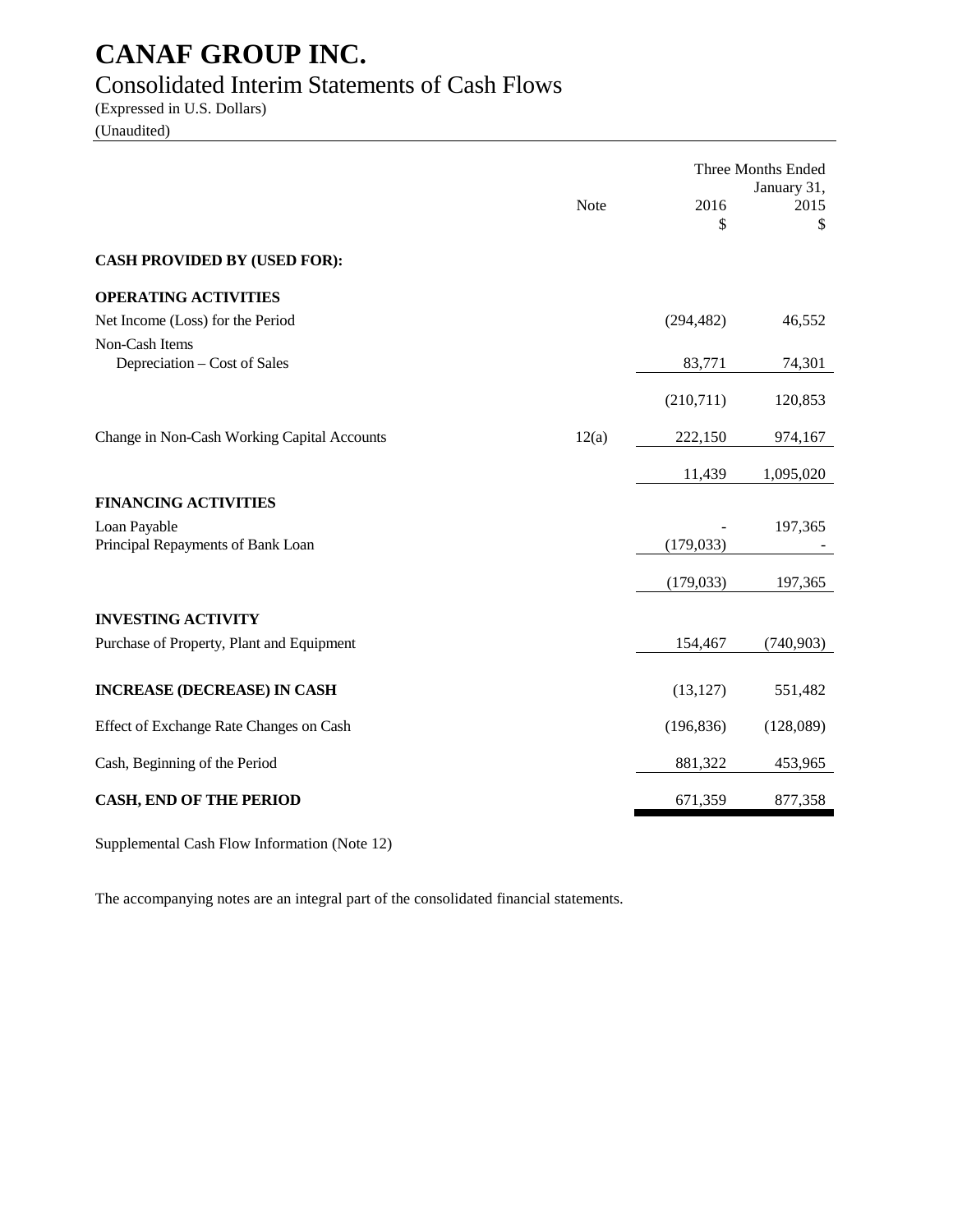### Notes to the Interim Consolidated Financial Statements

For the Three Months Ended January 31, 2016

(Expressed in U.S. Dollars) (Unaudited)

#### **NOTE 1 – NATURE OF OPERATIONS**

Canaf Group Inc. (the "Company") is incorporated in the Province of Alberta and owns and operates a coal processing plant in South Africa which processes coal and coal products into calcine, a coke substitute with a high carbon content.

The head office, principal address, and records office of the Company are located at Suite 500 – 666 Burrard Street, Vancouver, British Columbia, Canada, V6C 2P6.

These consolidated financial statements have been prepared in accordance with International Financial Reporting Standards ("IFRS") on the basis that the Company is a going concern and will be able to meet its obligations and continue its operations for its next fiscal year.

The Company's ability to continue as a going concern is dependent upon its ability to generate profitable operations from its coal processing business, which the Company has been able to achieve in the last four fiscal years. The Company has working capital of \$706,248 as at January 31, 2016. Management believes that the Company has sufficient cash resources to meet its obligations for at least twelve months from the end of the reporting period.

Sales of the Company are substantially derived from two customers, and as a result, the Company is economically dependent on these customers (Note 16). The Company is dependent on the operating cash flows from its coal processing business and the financial support of its shareholders and related parties to finance its operations and to discharge liabilities in the normal course of business. Loss of a customer or reduced sales from a customer may have a material adverse effect on the Company's financial condition.

#### **NOTE 2 – SIGNIFICANT ACCOUNTING POLICIES**

#### **a) Statement of Compliance**

The consolidated interim financial statements have been prepared in accordance to IAS 34 *Interim Financial Reporting* using accounting policies consistent with the International Financial Reporting Standards ("IFRSs") issued by the International Accounting Standards Board ("IASB") and Interpretations of the International Financial Reporting Interpretations Committee ("IFRIC").

These consolidated financial statements were approved and authorized for issue by the Board of Directors on March 15, 2016.

#### **b) Basis of Preparation**

These consolidated financial statements have been prepared on a historical cost basis. Cost is the fair value of the consideration given in exchange for net assets.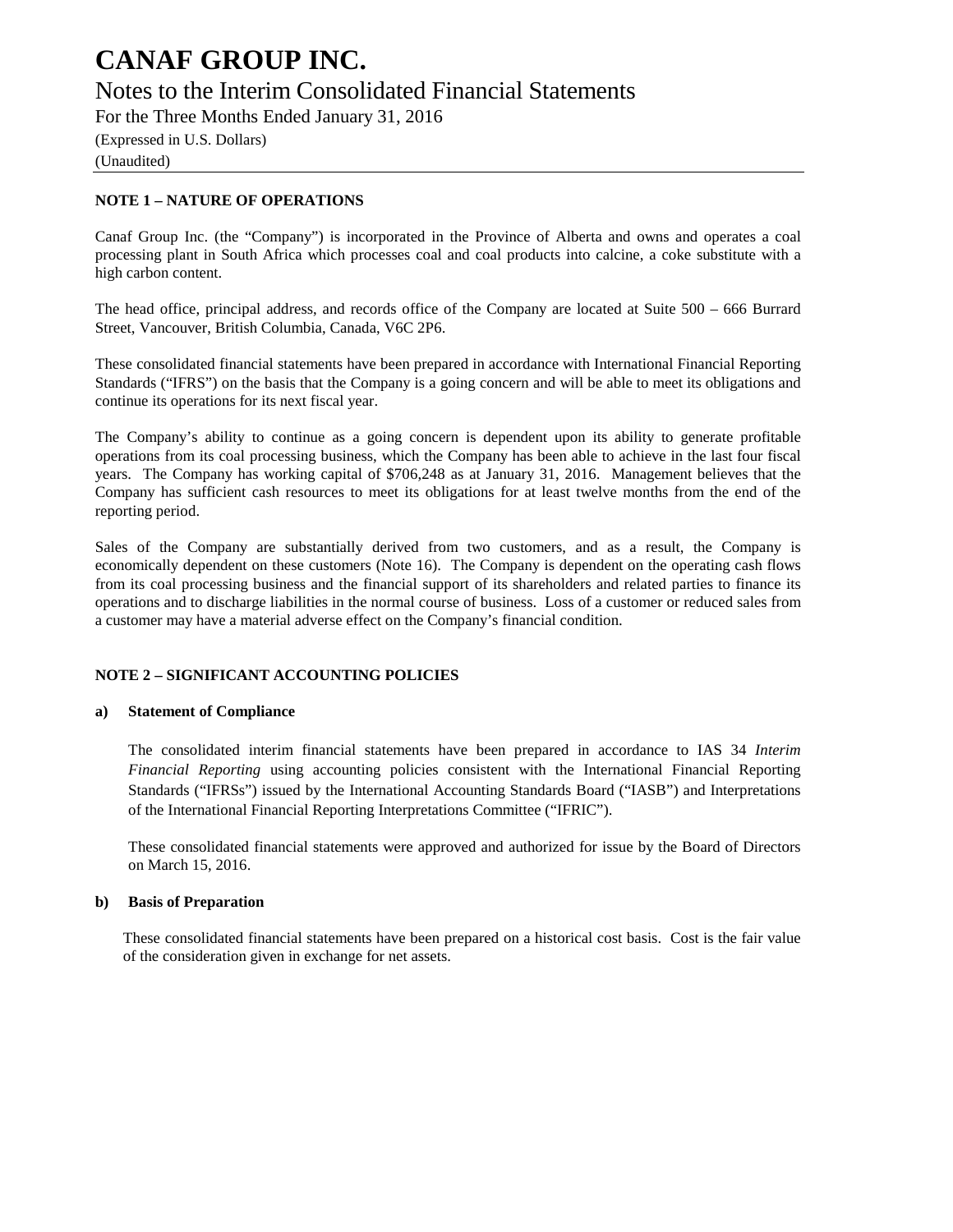### Notes to the Interim Consolidated Financial Statements

For the Three Months Ended January 31, 2016

(Expressed in U.S. Dollars)

(Unaudited)

#### **NOTE 2 – SIGNIFICANT ACCOUNTING POLICIES (Continued)**

#### **c) Basis of Consolidation**

These consolidated financial statements include the accounts of the Company and all its subsidiaries (collectively, the "Company"):

| Entity                                | Country of Incorporation Holding |                | <b>Functional Currency</b> |
|---------------------------------------|----------------------------------|----------------|----------------------------|
| Canaf Group Inc.                      | Canada                           | Parent Company | Canadian Dollar            |
| <b>Quantum Screening and Crushing</b> | South Africa                     | 100\%          | South African Rand         |
| (Proprietary) Limited                 |                                  |                |                            |
| Southern Coal (Proprietary) Limited   | South Africa                     | 100\%          | South African Rand         |
| Canaf (SL) Limited                    | Sierra Leone                     | 51%            | Canadian Dollar            |
| Nabisoga Mining Ltd.                  | <b>United States</b>             | 100\%          | Canadian Dollar            |
| Rwenzori Cobalt Company Ltd.          | <b>United States</b>             | 100\%          | Canadian Dollar            |

Intercompany balances and transactions are eliminated in preparing these consolidated financial statements. Canaf (SL) Limited, Nabisoga Mining Ltd., and Rwenzori Cobalt Company Ltd. are inactive subsidiaries.

#### **d) Foreign Currency**

These consolidated financial statements are presented in U.S. dollars. Each entity determines its own functional currency (Note 2(c)) and items included in the financial statements of each entity are measured using that functional currency.

#### **i) Transactions and Balances in Foreign Currencies**

Foreign currency transactions are translated into the functional currency of the respective entity, using the exchange rates prevailing at the dates of the transactions. Foreign exchange gains and losses resulting from the settlement of such transactions and from the remeasurement of monetary items at yearend exchange rates are recognized immediately in profit or loss.

Non-monetary items measured at historical cost are translated using the exchange rates at the date of the transaction and are not retranslated. Non-monetary items measured at fair value are translated using the exchange rates at the date when fair value was determined.

#### **ii) Foreign Operations**

On consolidation, the assets and liabilities of foreign operations are translated into Canadian dollars from their functional currency at the exchange rate prevailing at the reporting date and their income statements are translated at the exchange rate prevailing at the dates of the transactions. The exchange differences arising on the translation are recognized in other comprehensive income and accumulated in the foreign currency translation reserve in equity. On disposal of a foreign operation, the component of other comprehensive income relating to that particular foreign operation is recognized in earnings as part of the gain or loss on disposal.

#### **e) Inventories**

Inventories consists of raw materials and finished goods (calcine) and are valued at the lower of cost and estimated net realizable value. Estimated net realizable value is the estimated selling price in the ordinary course of business less any cost of disposal.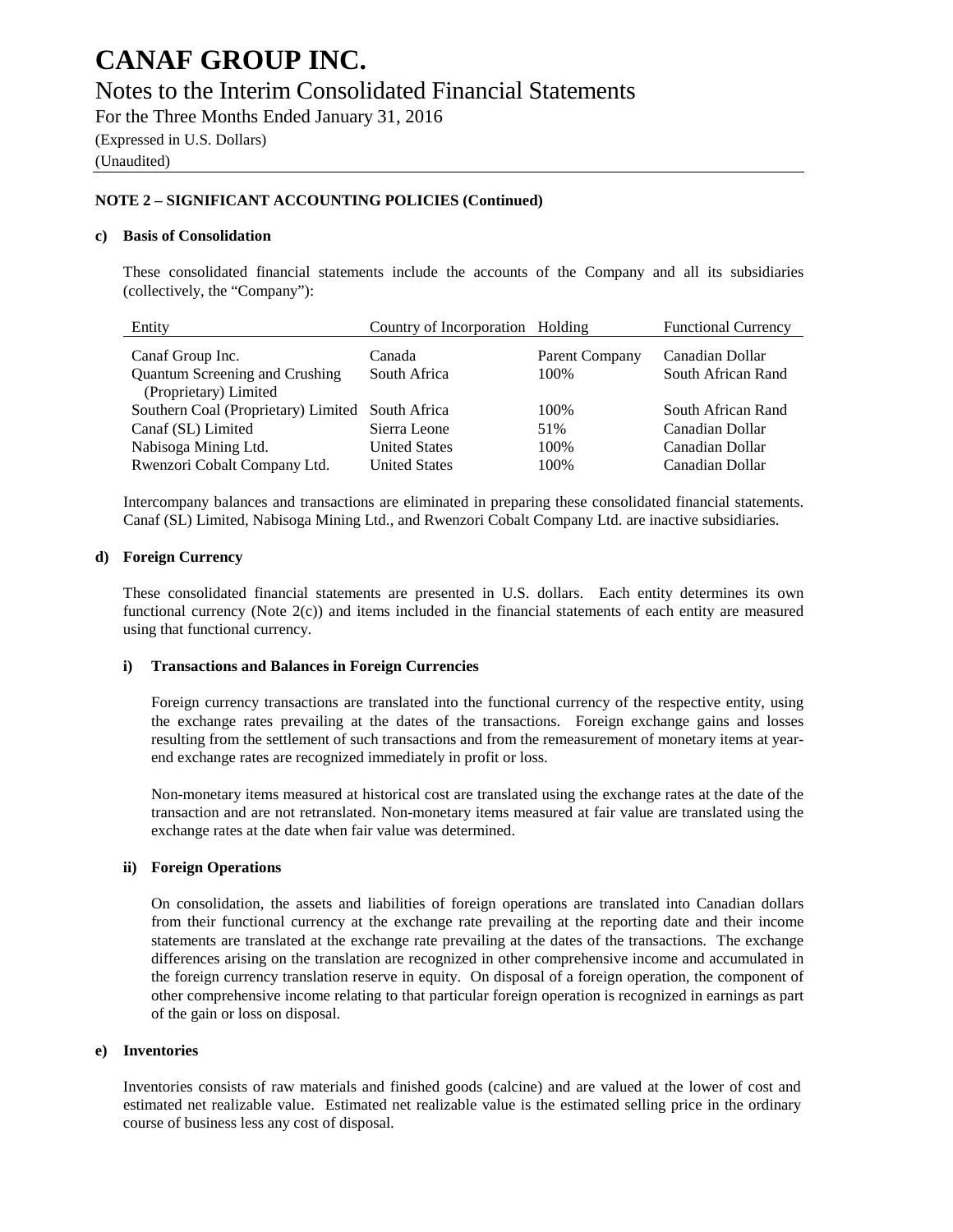### Notes to the Interim Consolidated Financial Statements

For the Three Months Ended January 31, 2016

(Expressed in U.S. Dollars)

(Unaudited)

#### **NOTE 2 – SIGNIFICANT ACCOUNTING POLICIES (Continued)**

#### **e) Inventories (Continued)**

Cost is determined on the following basis: Raw materials and packing material are valued at average cost. Finished goods are valued at raw material cost plus labour cost and an appropriate portion of the related fixed and variable manufacturing overhead expenses based on normal capacity.

Cost of sales is determined on a weighted average cost basis and includes transportation and handling costs.

#### **f) Property, Plant and Equipment**

Property, plant and equipment are recorded at cost less accumulated depreciation and accumulated impairment losses.

Depreciation is recognized to write off the cost of the property, plant and equipment less their residual values over their useful lives using the straight line method at the following rates, except in the year of acquisition, when one half of the rates are used:

| 3 Years |
|---------|
| 5 Years |
| 5 Years |
| 5 Years |
| 5 Years |
|         |

An item of property, plant and equipment is derecognized upon disposal or when no future economic benefits are expected to arise from the continued use of the asset. Any gain or loss arising on the disposal or retirement of an item of property, plant and equipment is determined as the difference between the sales proceeds and the carrying amount of the asset and is recognized in profit or loss.

#### **g) Intangible Assets**

Intangible assets represent the identifiable value of customer contracts acquired on the purchase of the South African subsidiary in 2007. On October 31, 2008, the Company wrote down the carrying value of its intangible assets to a nominal amount.

#### **NOTE 2 – SIGNIFICANT ACCOUNTING POLICIES (Continued)**

#### **h) Impairment of Non-Current Assets**

At the end of each reporting period, the Company reviews the carrying amounts of its non-current assets to determine whether there is any indication that those assets have suffered an impairment loss. Individual assets are grouped together as a cash generating unit for impairment assessment purposes at the lowest level at which there are identifiable cash flows that are independent from other group assets.

If any such indication of impairment exists, the Company makes an estimate of its recoverable amount. The recoverable amount is the higher of fair value less costs to sell and value in use. Where the carrying amount of a cash generating unit exceeds its recoverable amount, the cash generating unit is considered impaired and is written down to its recoverable amount. In assessing the value in use, the estimated future cash flows are adjusted for the risks specific to the cash generating unit and are discounted to their present value with a discount rate that reflects the current market indicators.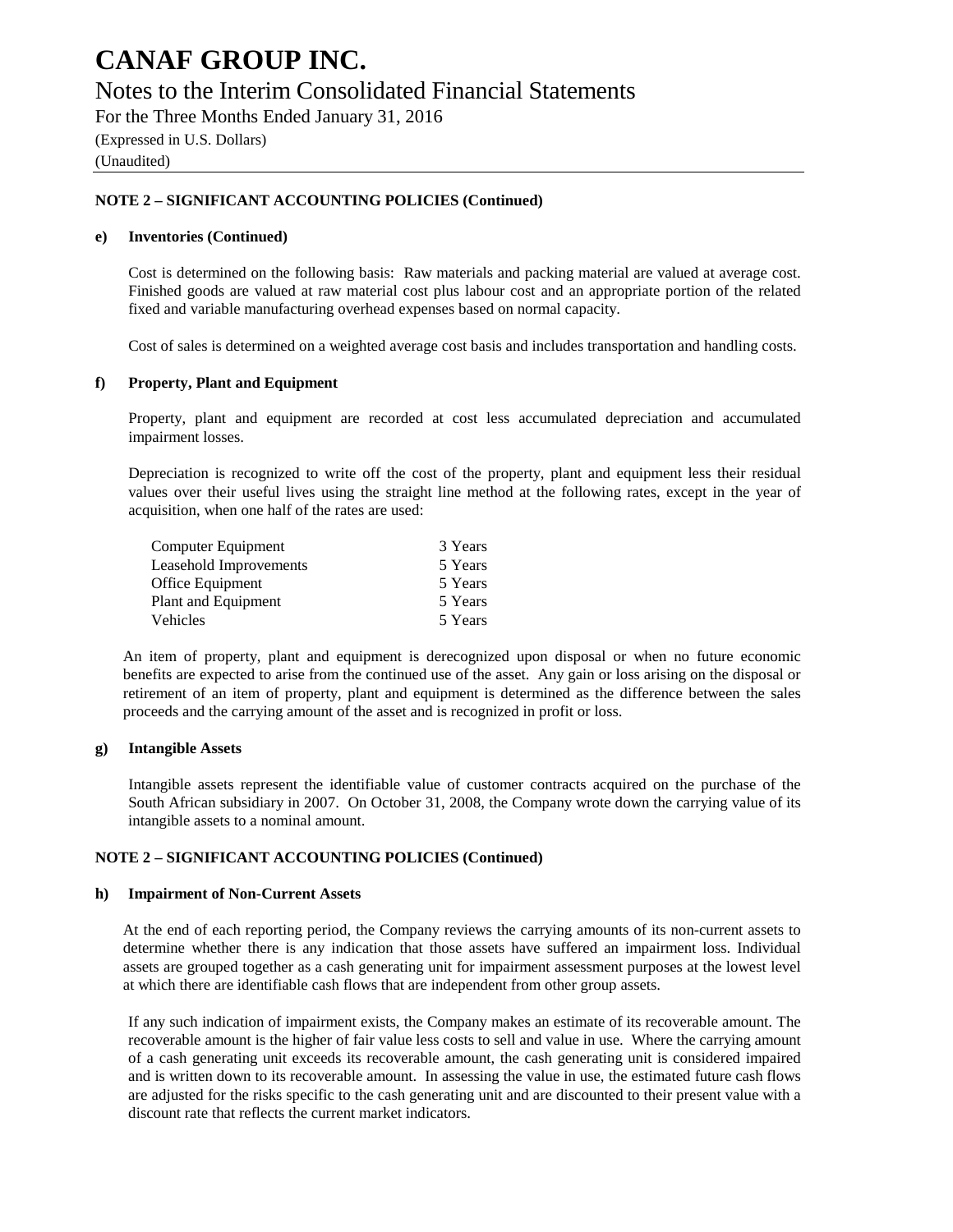### Notes to the Interim Consolidated Financial Statements

For the Three Months Ended January 31, 2016 (Expressed in U.S. Dollars)

(Unaudited)

#### **NOTE 2 – SIGNIFICANT ACCOUNTING POLICIES (Continued)**

#### **h) Impairment of Non-Current Assets (Continued)**

Where an impairment loss subsequently reverses, the carrying amount of the cash generating unit is increased to the revised estimate of its recoverable amount, to the extent that the increased carrying amount does not exceed the carrying amount that would have been determined had no impairment loss been recognized for the cash generating unit in prior years. A reversal of an impairment loss is recognized as income immediately.

#### **i) Revenue Recognition**

Revenue from the sale of calcine is recognized upon transfer of title which is completed when the physical product is delivered to customers and collection is reasonably assured. Interest and other income are recognized when earned and collection is reasonably assured.

#### **j) Provisions**

Provisions are recognized when the Company has a present legal or constructive obligation as a result of a past event, it is probable that an outflow of resources embodying economic benefits will be required to settle the obligation, and a reliable estimate can be made of the amount of the obligation. The amount recognized as a provision is the best estimate of the consideration required to settle the present obligation at the end of the reporting period, taking into account the risks and uncertainties surrounding the obligation. As at October 31, 2015 and January 31, 2016, the Company has no material provisions.

#### **k) Share Capital**

Share capital includes cash consideration received for share issuances, net of commissions and issue costs. Common shares issued for non-monetary consideration are recorded at their fair market value based upon the trading price of the Company's shares on the TSX Venture Exchange on the date of the agreement.

#### **l) Share-Based Payments**

The fair value method of accounting is used for share-based payment transactions. Under this method, the cost of stock options and other share-based payments is recorded based on the estimated fair value using the Black-Scholes option pricing model at the grant date and is charged to profit over the vesting period. The amount recognized as an expense is adjusted to reflect the number of equity instruments expected to vest.

Upon the exercise of stock options and other share-based payments, consideration received on the exercise of these equity instruments is recorded as share capital and the related share-based payment reserve is transferred to share capital.

#### **m) Earnings per Common Share**

Basic earnings per share is calculated by dividing the net income available to common shareholders by the weighted average number of common shares outstanding during the year. Diluted earnings per share is computed in accordance with the treasury stock method and based on the weighted average number of common shares and dilutive equity instruments.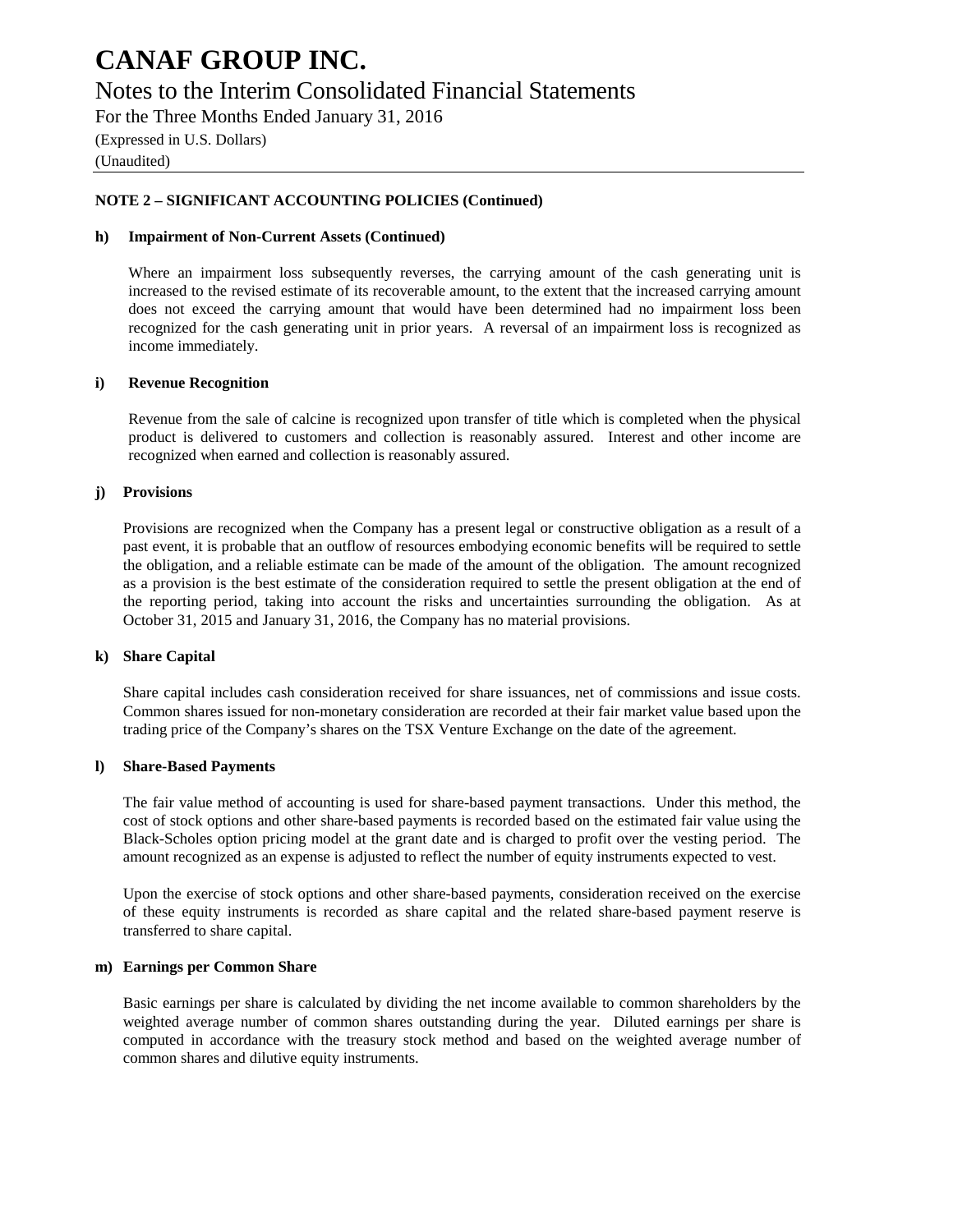### Notes to the Interim Consolidated Financial Statements

For the Three Months Ended January 31, 2016

(Expressed in U.S. Dollars)

(Unaudited)

#### **NOTE 2 – SIGNIFICANT ACCOUNTING POLICIES (Continued)**

#### **n) Income Taxes**

Tax expense recognized in profit or loss comprises the sum of deferred tax and current tax not recognized in other comprehensive income or directly in equity.

#### **i) Current Income Tax**

Current income tax assets and/or liabilities comprise those claims from, or, obligations to, fiscal authorities relating to the current or prior reporting periods that are unpaid at the reporting date. Current tax is payable on taxable profit, which differs from profit or loss in the consolidated financial statements. Calculation of current tax is based on tax rates and tax laws that have been enacted or substantively enacted by the end of the reporting period.

#### **ii) Deferred Income Tax**

Deferred income taxes are calculated using the liability method on temporary differences between the carrying amounts of assets and liabilities and their tax bases. Deferred tax assets and liabilities are calculated, without discounting, at tax rates that are expected to apply to their respective period of realization, provided they are enacted or substantively enacted by the end of the reporting period. Deferred tax liabilities are always provided for in full.

Deferred tax assets are recognized to the extent that it is probable that they will be able to be utilized against future taxable income. Deferred tax assets and liabilities are offset only when the Company has a right and intention to offset current tax assets and liabilities from the same taxation authority.

Changes in deferred tax assets or liabilities are recognized as a component of tax income or expense in profit or loss, except where they relate to items that are recognized in other comprehensive income or directly in equity, in which case the related deferred tax is also recognized in other comprehensive income or equity, respectively.

#### **o) Financial Instruments**

Financial assets and financial liabilities are recognized when the Company becomes a party to the contractual provisions of the financial instrument.

Financial assets and financial liabilities are initially measured at fair value. Transaction costs that are directly attributable to the acquisition or issue of financial assets and financial liabilities (other than financial assets and financial liabilities classified at fair value through profit or loss) are added to, or deducted from, the fair value of the financial assets or financial liabilities, as appropriate, on initial recognition. Transaction costs directly attributable to the acquisition of financial assets or financial liabilities classified at fair value through profit or loss are recognized immediately in profit or loss.

Financial assets and financial liabilities are measured subsequently as described below. The Company does not have any derivative financial instruments.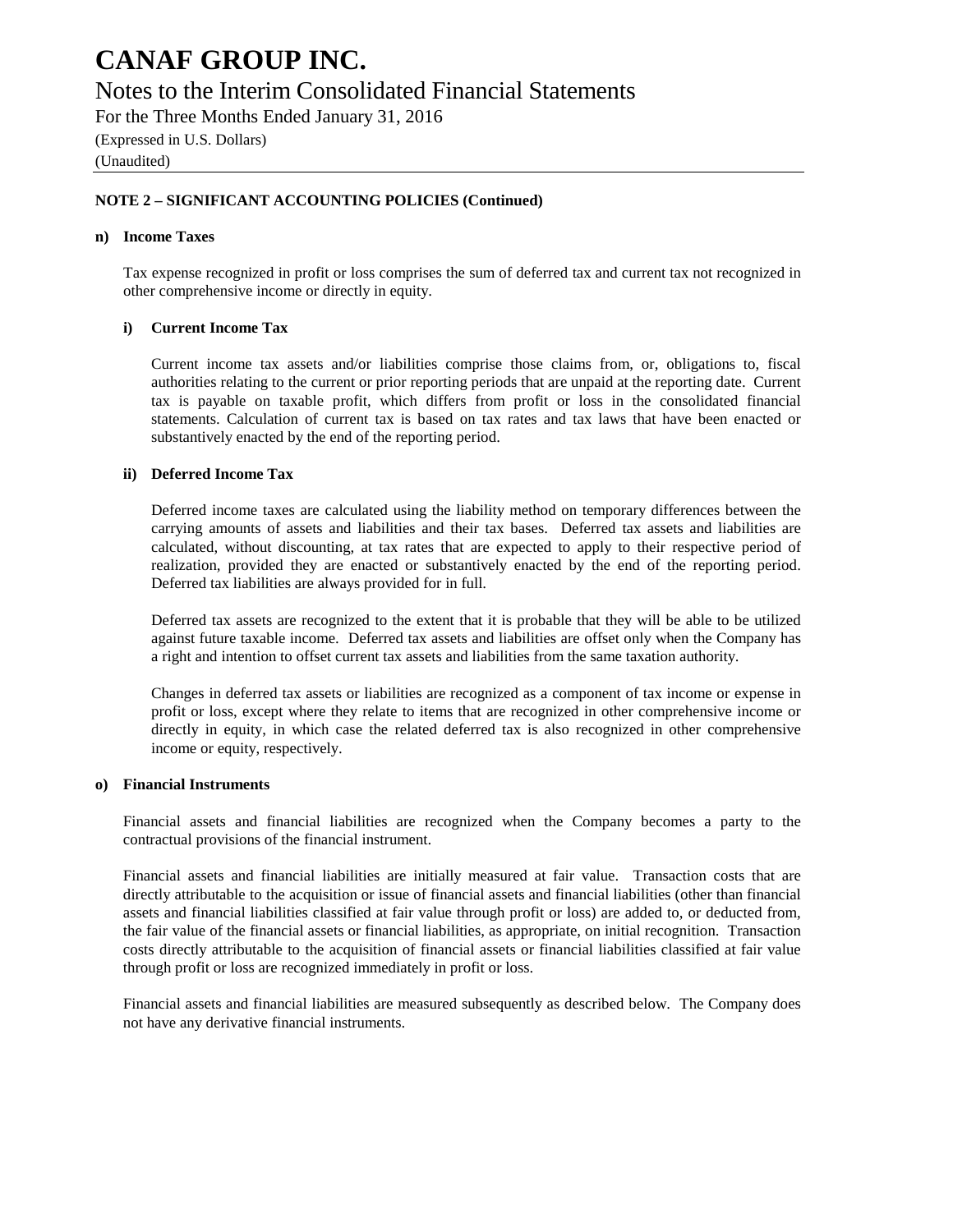### Notes to the Interim Consolidated Financial Statements

For the Three Months Ended January 31, 2016 (Expressed in U.S. Dollars)

(Unaudited)

#### **NOTE 2 – SIGNIFICANT ACCOUNTING POLICIES (Continued)**

#### **o) Financial Instruments (Continued)**

#### **i) Financial Assets**

For the purpose of subsequent measurement, financial assets, other than those designated and effective as hedging instruments, are classified into the following categories upon initial recognition:

- Financial assets at fair value through profit or loss;
- Loans and receivables;
- Held-to-maturity investments; and
- Available-for-sale financial assets.

The category determines subsequent measurement and whether any resulting income and expense is recognized in profit or loss or in other comprehensive income.

- *Financial assets at fair value through profit or loss* Financial assets at fair value through profit or loss include financial assets that are either classified as held for trading or that meet certain conditions and are designated at fair value through profit or loss upon initial recognition. All derivative financial instruments fall into this category, except for those designated and effective as hedging instruments. Assets in this category are measured at fair value with gains or losses recognized in profit or loss. The Company's cash falls into this category of financial instruments.
- *Loans and receivables* Loans and receivables are non-derivative financial assets with fixed or determinable payments that are not quoted in an active market. After initial recognition, these are measured at amortized cost using the effective interest method, less any provision for impairment. Discounting is omitted where the effect of discounting is immaterial. The Company's trade receivables fall into this category of financial instruments.
- *Held-to-maturity investments* Held-to-maturity investments are non-derivative financial assets with fixed or determinable payments and fixed maturity, other than loans and receivables. Investments are classified as held-to-maturity if the Company has the intention and ability to hold them until maturity. The Company currently does not hold financial assets in this category.
- *Available-for-sale financial assets* Available-for-sale financial assets are non-derivative financial assets that are either designated to this category or do not qualify for inclusion in any of the other categories of financial assets. The Company currently does not hold financial assets in this category.

For financial assets measured at amortized cost, if, in a subsequent period, the amount of the impairment loss decreases and the decrease can be related objectively to an event occurring after the impairment was recognized, then the previously recognized impairment loss is reversed through profit or loss to the extent that the carrying amount of the investment at the date that the impairment is reversed does not exceed what the amortized cost would have been had the impairment not been recognized.

Financial assets are derecognized when the contractual rights to the cash flows from the financial asset expire or when the financial asset and all substantial risks and rewards are transferred.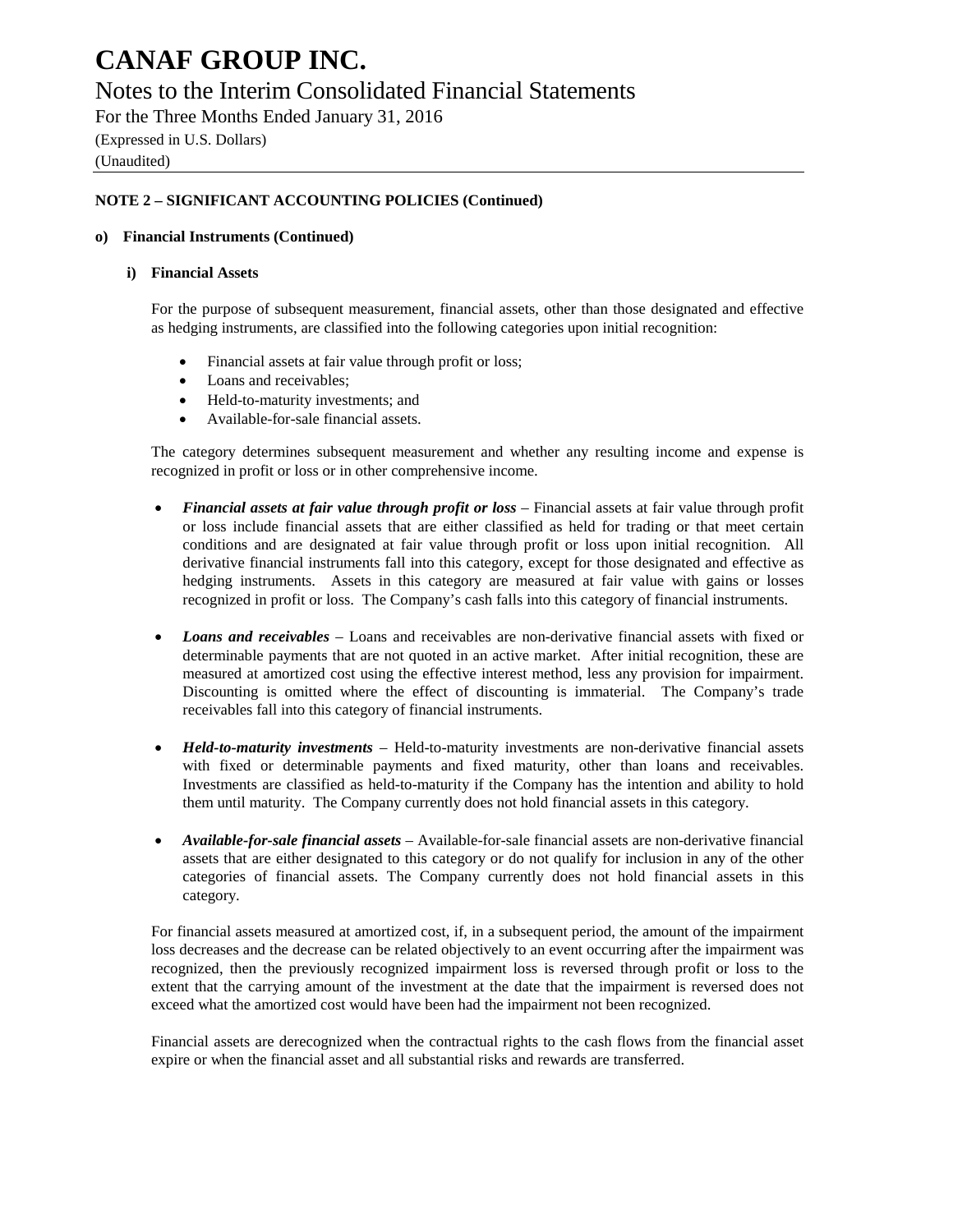### Notes to the Interim Consolidated Financial Statements

For the Three Months Ended January 31, 2016 (Expressed in U.S. Dollars)

#### (Unaudited)

#### **NOTE 2 – SIGNIFICANT ACCOUNTING POLICIES (Continued)**

#### **o) Financial Instruments (Continued)**

#### **ii) Financial Liabilities**

For the purpose of subsequent measurement, financial liabilities are classified as either financial liabilities at fair value through profit or loss, or other financial liabilities upon initial recognition.

- *Financial liabilities at fair value through profit or loss* Financial liabilities at fair value through profit or loss include financial liabilities that are either classified as held for trading or that meet certain conditions and are designated at fair value through profit or loss upon initial recognition. Liabilities in this category are measured at fair value with gains or losses recognized in profit or loss. The Company currently does not hold financial liabilities in this category.
- *Other financial liabilities*  Other financial liabilities are subsequently measured at amortized cost using the effective interest method. Gains and losses are recognized in the statement of comprehensive income when the liabilities are derecognized as well as through the effective interest rate method amortization process. The Company's trade and other payables, amounts due to related parties, bank loan, and debentures fall into this category of financial instruments.

A financial liability is derecognized when it is extinguished, discharged, cancelled or expired.

#### **p) Comparative Figures**

Certain comparative figures have been reclassified to conform with the financial statement presentation adopted for the current year. These reclassifications have no effect on the consolidated net loss for the year ended October 31, 2015.

#### **NOTE 3 – SIGNIFICANT ACCOUNTING JUDGMENTS, ESTIMATES AND ASSUMPTIONS**

In the application of the Company's accounting policies which are described in Note 2, management is required to make judgments, estimates, and assumptions about the carrying amounts of assets and liabilities that are not readily apparent from other sources. The estimates and associated assumptions are based on historical experience and other factors that are considered to be relevant. Actual results may differ from these estimates.

The estimates and underlying assumptions are reviewed on an ongoing basis. Revisions to accounting estimates are recognized in the period in which the estimate is revised if the revision affects only that period, or in the period of the revision and future periods, if the revision affects both current and future periods.

Significant judgments, estimates and assumptions that have the most significant effect on the amounts recognized in the consolidated financial statements are described below.

#### **a) Useful Lives of Property and Equipment and Intangible Assets**

Management reviews the useful lives of property, plant and equipment and intangible assets at each reporting date, based on the expected utility of these assets to the Company. Actual useful lives of these assets may differ from the estimate.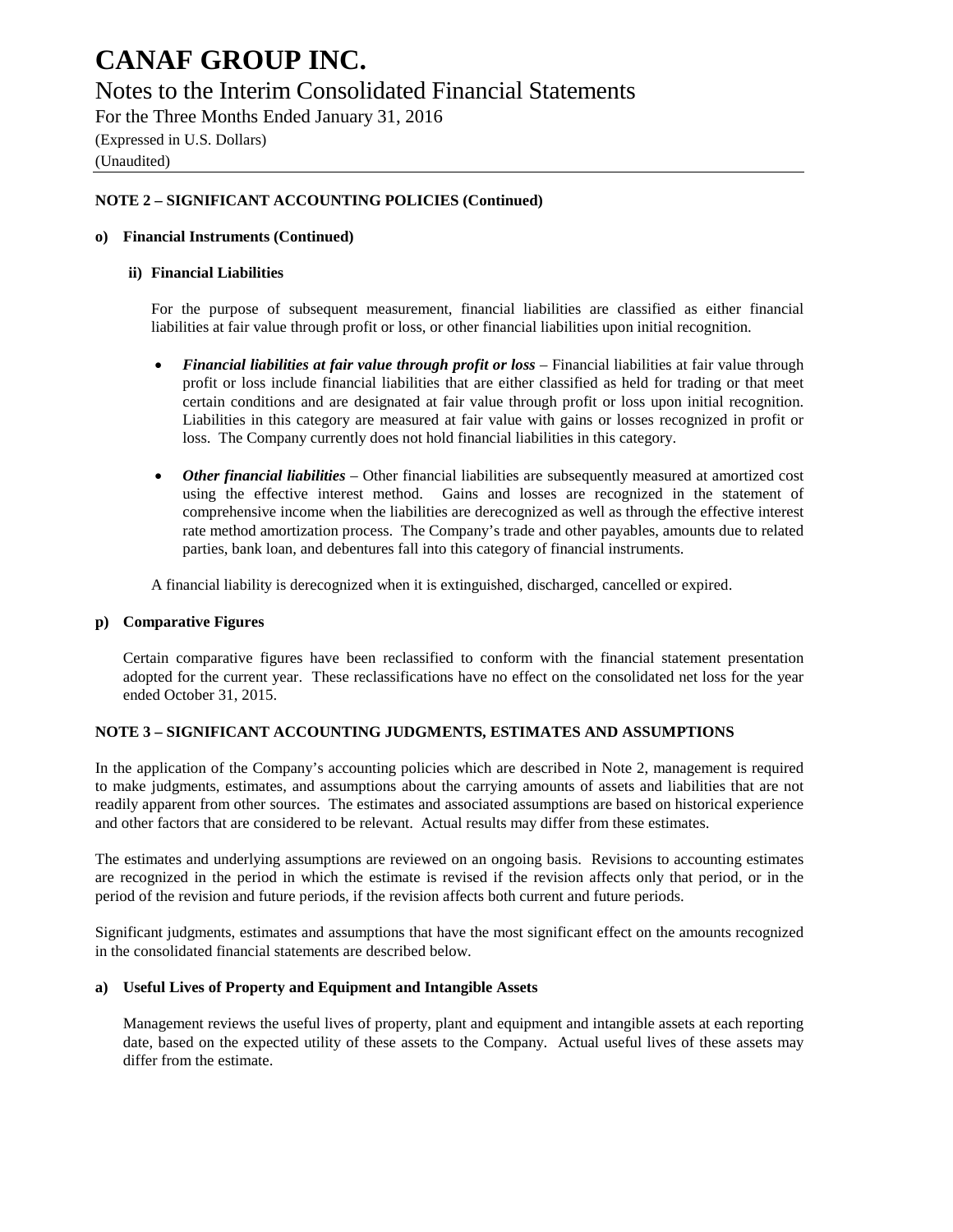### Notes to the Interim Consolidated Financial Statements

For the Three Months Ended January 31, 2016

(Expressed in U.S. Dollars)

(Unaudited)

#### **NOTE 3 – SIGNIFICANT ACCOUNTING JUDGMENTS, ESTIMATES AND ASSUMPTIONS (Continued)**

#### **b) Impairment of Non-Current Assets**

An impairment loss is recognized for the amount by which the asset's or cash-generating unit's carrying amount exceeds its recoverable amount. To determine the recoverable amount, management estimates expected future cash flows from each asset or cash-generating unit and determines a suitable interest rate in order to calculate the present value of those cash flows. In the process of measuring expected future cash flows, management makes assumptions about future operating results. These assumptions relate to future events and circumstances. In addition, when determining the applicable discount rate, estimation is involved in determining the appropriate adjustments to market risk and asset-specific risk factors.

Actual results may vary and may cause significant adjustments to the Company's assets within the next financial year.

#### **c) Deferred Tax Assets**

Deferred tax assets, including those arising from un-utilized tax losses, require management to assess the likelihood that the Company will generate sufficient taxable earnings in future periods in order to utilize recognized deferred tax assets. Assumptions about the generation of future taxable profits depend on management's estimates of future cash flows. In addition, future changes in tax laws could limit the ability of the Company to obtain tax deductions in future periods. To the extent that future cash flows and taxable income differ significantly from estimates, the ability of the Company to realize the net deferred tax assets recorded at the reporting date could be impacted.

The Company has recorded a full valuation allowance against its deferred tax assets due to the uncertainty in the realization of these assets.

#### **NOTE 4 – ACCOUNTING STANDARDS ISSUED BUT NOT YET EFFECTIVE**

A number of new accounting standards, amendments to standards, and interpretations have been issued but not yet effective up the date of issuance of the Company's consolidated financial statements. The Company intends to adopt the following standards when it becomes effective.

#### **a) IFRS 9 – Financial Instruments**

IFRS 9 as issued reflects the first phase of the IASBs work on the replacement of IAS 39 and applies to classification and measurement of financial assets as defined in IAS 39. The standard was initially effective for annual periods beginning on or after January 1, 2013, but amendments to IFRS 9 Mandatory Effective Date of IFRS 9 and Transition Disclosures, issued in December 2011, moved the mandatory effective date to January 1, 2018. The Company has not yet determined the impact of this standard on its consolidated financial statements.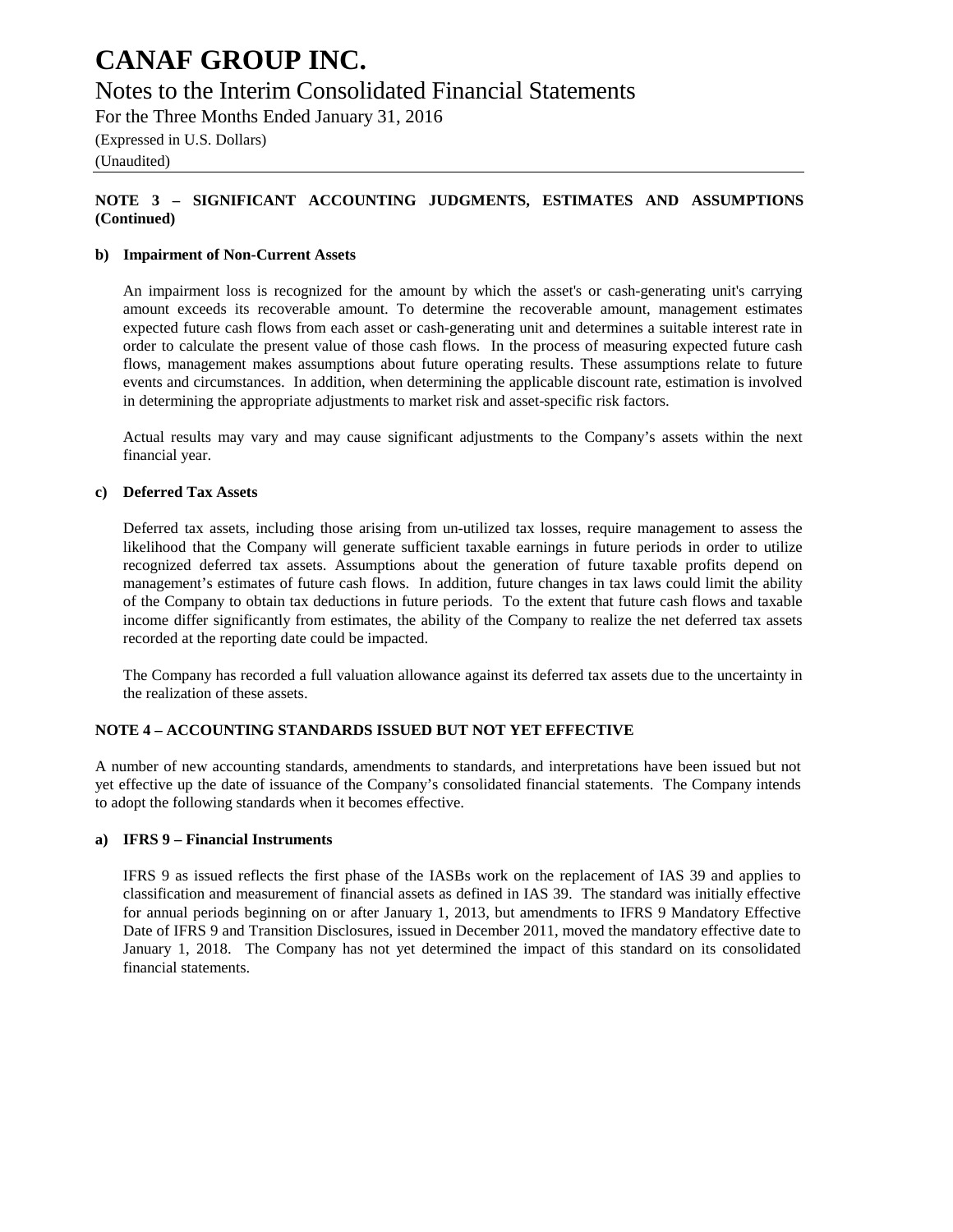### **CANAF GROUP INC.** Notes to the Interim Consolidated Financial Statements

For the Three Months Ended January 31, 2016 (Expressed in U.S. Dollars) (Unaudited)

#### **NOTE 4 – ACCOUNTING STANDARDS ISSUED BUT NOT YET EFFECTIVE (Continued)**

#### **b) IFRS 15 – Revenue from Contracts with Customers**

IFRS 15 clarifies the principles for recognizing revenue from contracts with customers. IFRS 15 will also result in enhanced disclosures about revenue, provide guidance for transactions that were not previously addressed comprehensively, and improve guidance for multiple-element arrangements. The standard is effective for annual periods beginning on or after January 1, 2018 and is to be applied retrospectively. The Company has not yet determined the impact of this standard on its consolidated financial statements.

#### **NOTE 5 – SALES TAX RECEIVABLE (PAYABLE)**

|                                                    | January 31,<br>2016<br>\$ | October 31,<br>2015<br>\$ |
|----------------------------------------------------|---------------------------|---------------------------|
| South African Value-Added Tax Receivable (Payable) | 154                       | 19,073                    |
| Canadian Goods and Services Tax Receivable         | 3,653                     | 3,048                     |
|                                                    | 3,807                     | 22,121                    |
|                                                    |                           |                           |
| <b>NOTE 6 - INVENTORIES</b>                        |                           |                           |
| <b>Raw Materials</b>                               | 251,057                   | 227,843                   |
| Finished Goods – Calcine                           | 99,384                    | 284,157                   |
|                                                    |                           |                           |
|                                                    | 350,441                   | 512,000                   |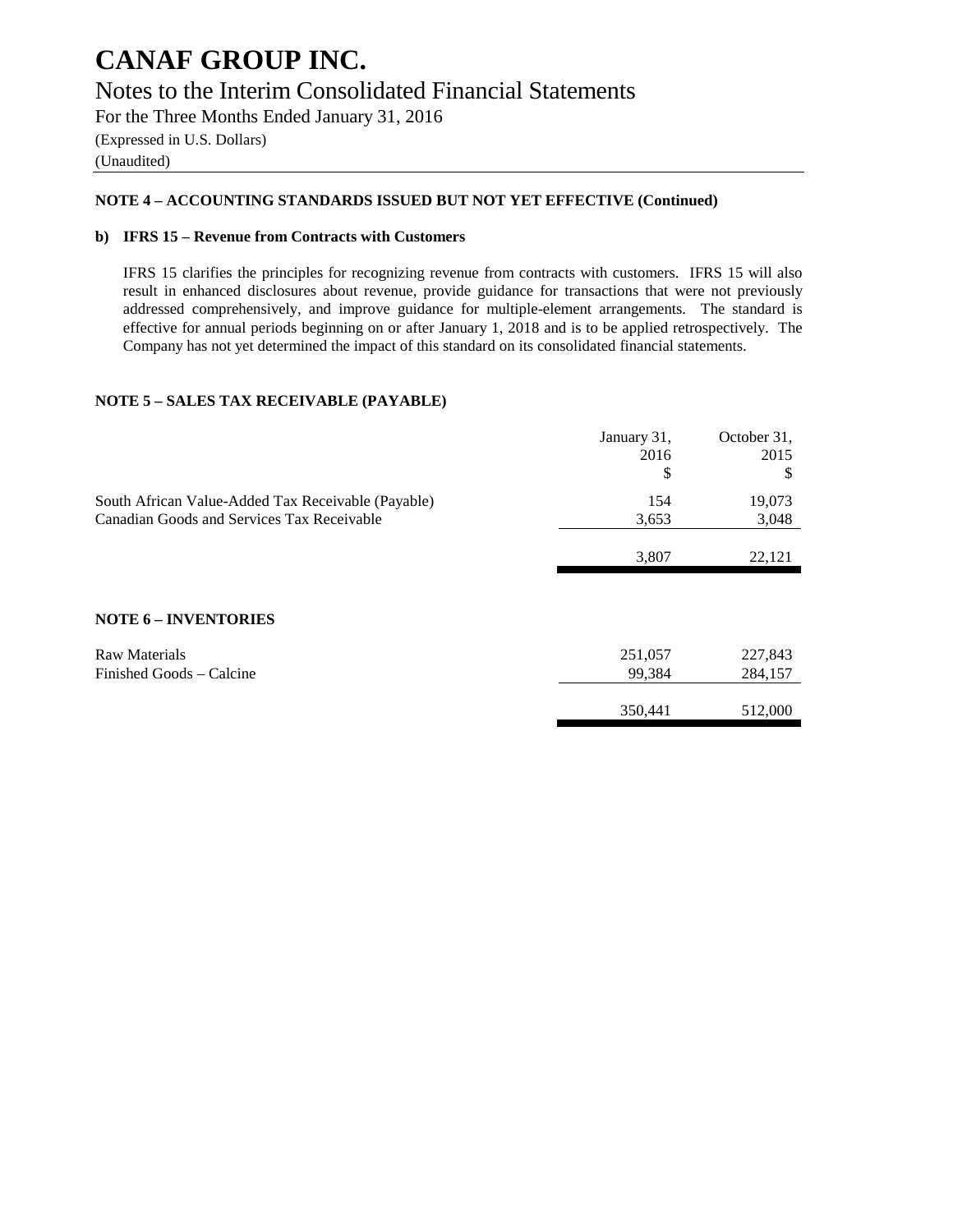### Notes to the Interim Consolidated Financial Statements

For the Three Months Ended January 31, 2016

(Expressed in U.S. Dollars)

(Unaudited)

#### **NOTE 7 – PROPERTY, PLANT AND EQUIPMENT**

| <b>COST</b>                                      | Land<br>\$               | <b>Building</b> | Computer<br>Equipment<br>S | Leasehold<br>Improvements<br>\$ | Office<br>Equipment<br>\$ | Plant and<br>Equipment<br>\$ | Vehicles<br>S     | Total<br>\$          |
|--------------------------------------------------|--------------------------|-----------------|----------------------------|---------------------------------|---------------------------|------------------------------|-------------------|----------------------|
|                                                  |                          |                 |                            |                                 |                           |                              |                   |                      |
| Balance, October 31, 2015                        | 7,232                    | 74,159          | 14,736                     | 166,482                         | 11,149                    | 4,418,886                    | 99,702            | 4,792,346            |
| <b>Additions</b><br>Foreign Currency Translation | $\overline{\phantom{a}}$ | (10, 562)       | (1, 912)                   | (21, 604)                       | (1,447)                   | 19,940<br>(342,791)          | (7,166)           | 19,940<br>(385, 482) |
| Balance, January 31, 2016                        | 7,232                    | 63,597          | 12,824                     | 144,878                         | 9,702                     | 4,096,035                    | 92,536            | 4,426,804            |
| <b>ACCUMULATED DEPRECIATION</b>                  |                          |                 |                            |                                 |                           |                              |                   |                      |
| Balance, October 31, 2015                        |                          | 4,944           | 14,494                     | 144,606                         | 9,834                     | 3,177,164                    | 66,191            | 3,417,233            |
| Depreciation<br>Foreign Currency Translation     |                          | 339<br>(658)    | 445<br>(1,884)             | 3,276<br>(18, 924)              | 161<br>(1,284)            | 77,819<br>(185, 404)         | 2,131<br>(2, 921) | 83,771<br>(211, 075) |
| Balance, January 31, 2016                        |                          | 4,625           | 12,655                     | 128,958                         | 8,711                     | 3,069,579                    | 65,401            | 3,289,929            |
| <b>NET BOOK VALUE</b><br>October 31, 2015        | 7,232                    | 69,215          | 242                        | 21,876                          | 1,315                     | 1,241,722                    | 33,511            |                      |
|                                                  |                          |                 |                            |                                 |                           |                              |                   | 1,375,113            |
| <b>January 31, 2016</b>                          | 7,232                    | 58,972          | 169                        | 15,920                          | 991                       | 1,026,456                    | 27,135            | 1,136,875            |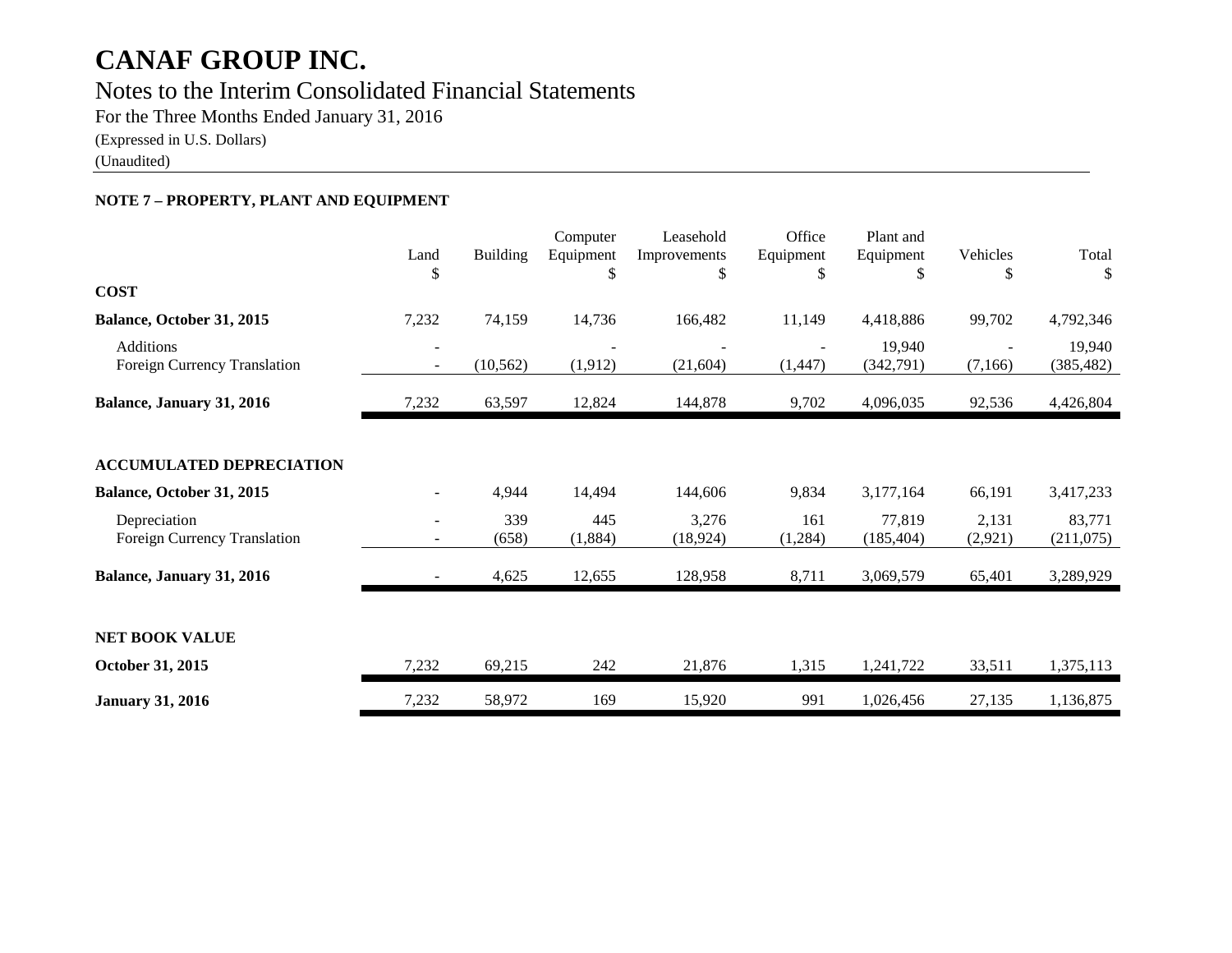### Notes to the Interim Consolidated Financial Statements

For the Three Months Ended January 31, 2016

(Expressed in U.S. Dollars)

(Unaudited)

| <b>NOTE 8 - TRADE AND OTHER PAYABLES</b> |             |             |
|------------------------------------------|-------------|-------------|
|                                          | January 31, | October 31, |
|                                          | 2016        | 2015        |
|                                          | \$          | \$          |
| <b>Trade Payables</b>                    | 411,336     | 733,776     |
| <b>Accrued Liability</b>                 | 4,000       | 27,500      |
|                                          |             |             |
|                                          | 415,336     | 761,276     |
|                                          |             |             |
| <b>NOTE 9 - BANK LOAN</b>                |             |             |
| <b>Bank Loan</b>                         | 771,104     | 950,137     |
| Less: Current Portion                    | (223, 580)  | (341, 278)  |
|                                          |             |             |
|                                          | 547,524     | 608,859     |
|                                          |             |             |

The bank loan is subject to interest at 9.25% per annum, repayable over 42 months in blended monthly payments of Rand 393,235 (\$28,440 translated at year-end exchange rate), and is secured by an instalment sale agreement on the Company's new furnace acquired with the proceeds from the loan. During the period ended January 31, 2016, the Company incurred interest expense totaling \$19,640 October 31, 2015 – 78,045).

#### **NOTE 10 – SHARE CAPITAL**

The Company is authorized to issue an unlimited number of common shares without par value. As at January 31, 2016, the Company had 47,426,195 common shares issued and outstanding as presented in the consolidated statements of changes in shareholders' equity. There are no stock options and share purchase warrants outstanding as at October 31, 2015 and January 31, 2016.

#### **NOTE 11 – RELATED PARTY TRANSACTIONS**

In addition to those transactions disclosed elsewhere in these consolidated financial statements, the Company has amounts owed to the following related parties:

- a) During the period ended January 31, 2016, the Company incurred accounting fees of \$10,228 (2015 \$12,953) to an Officer (also a Director) of the Company for administration and bookkeeping services.
- b) During the period ended January 31, 2016, the Company incurred consulting fees of \$17,743 (2015 \$18,493) to an Officer (also a Director) of the Company for administration and management services.
- d) The Company paid management fees of \$28,300 (2015 \$40,806) to three Directors of the Company for administration and management services in relation to the Company's coal processing business in South Africa.

All related party transactions were in the normal course of operations and were measured at the exchange value, which represented the amount of consideration established and agreed to by the related parties.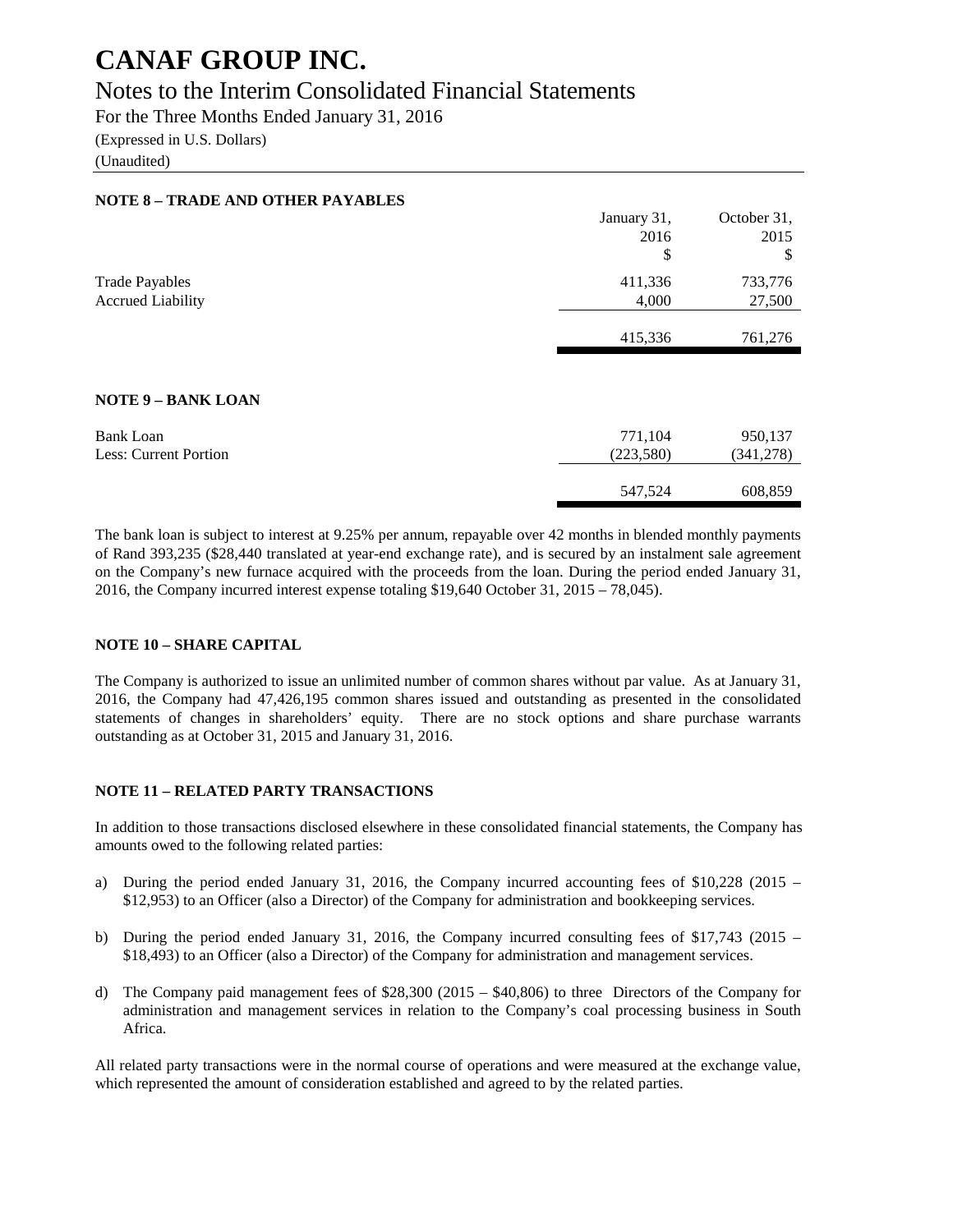### Notes to the Interim Consolidated Financial Statements

For the Three Months Ended January 31, 2016

(Expressed in U.S. Dollars) (Unaudited)

### **NOTE 12 – SUPPLEMENTAL CASH FLOW INFORMATION**

#### **a) Change in Non-Cash Working Capital Accounts**

|              |                               |            | Three Months Ended |  |
|--------------|-------------------------------|------------|--------------------|--|
|              |                               |            | January 31,        |  |
|              |                               | 2016       | 2015               |  |
|              |                               | \$         | \$                 |  |
|              | <b>Trade Receivables</b>      | 361,580    | 1,140,656          |  |
|              | Sales Tax Receivable          | 18,314     | (19,627)           |  |
|              | Inventories                   | 161,559    | (72,271)           |  |
|              | Prepaid Expenses and Deposits | 1,364      | (6,948)            |  |
|              | Trade and Other Payables      | (349, 940) | (62, 127)          |  |
|              | Sales Tax Payable             |            | (32, 374)          |  |
|              | Income Taxes Payable          | 25,273     | 26,858             |  |
|              |                               |            |                    |  |
|              |                               | 222,150    | 974,167            |  |
|              |                               |            |                    |  |
| $\mathbf{b}$ | <b>Other Items</b>            |            |                    |  |
|              | South Africa Income Tax Paid  | 23,361     | 38,123             |  |
|              | <b>Interest Paid</b>          | 19,640     |                    |  |
|              | <b>Interest Received</b>      | 1,435      | 1,583              |  |
|              |                               |            |                    |  |

#### **NOTE 13 – COST OF SALES**

|                                         | Three Months Ended |             |  |
|-----------------------------------------|--------------------|-------------|--|
|                                         |                    | January 31, |  |
|                                         | 2016               | 2015        |  |
|                                         | \$                 | S           |  |
| Inventories, Beginning of the Period    | 512,000            | 355,888     |  |
| Analysis Fees                           | 2,843              | 9,835       |  |
| Depreciation                            | 83,771             | 74,301      |  |
| Electricity                             | 44,910             | 114,676     |  |
| Fuel, Oil and Lubricants                | 1,279              | 6,679       |  |
| <b>Machinery Rental</b>                 | 22,890             | 10,689      |  |
| <b>Medical Expenses</b>                 | 168                | 612         |  |
| <b>Product Purchases</b>                | 602,612            | 1,843,823   |  |
| Professional and Project Management Fee | 810                | 12,291      |  |
| Protective Clothing                     | 848                | 3,775       |  |
| Provident Fund                          | 2,704              | 3,466       |  |
| Repairs and Maintenance                 | 48,351             | 83,375      |  |
| Salaries and Benefits                   | 78,645             | 102,715     |  |
| Transportation                          | 100,593            | 273,797     |  |
| Foreign Exchange Loss                   |                    | (20, 757)   |  |
| Inventories, End of the Period          | (350, 441)         | (428, 159)  |  |
|                                         | 1,151,983          | 2,447,006   |  |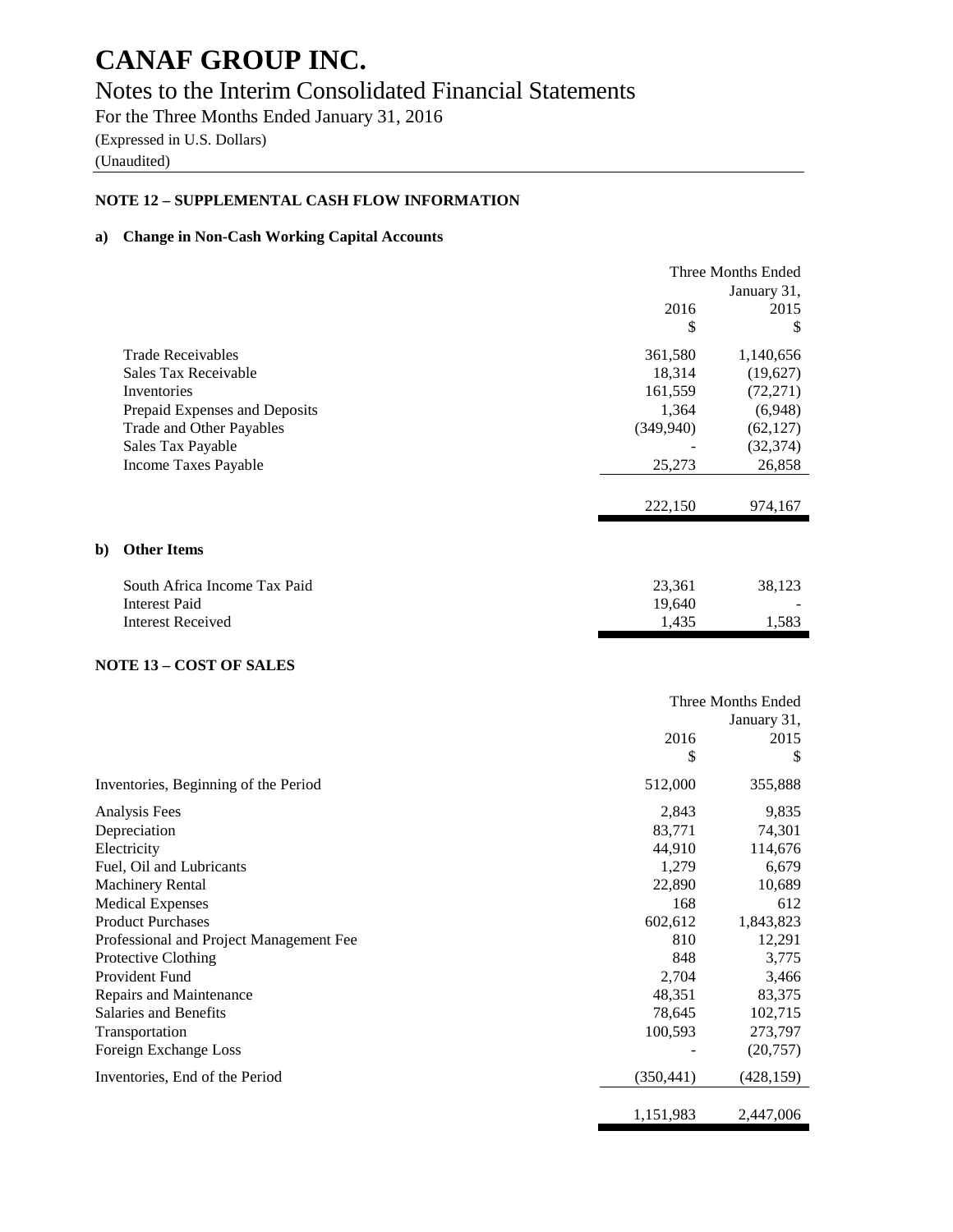### Notes to the Interim Consolidated Financial Statements

For the Three Months Ended January 31, 2016

(Expressed in U.S. Dollars)

(Unaudited)

|                                       | Three Months Ended |             |  |
|---------------------------------------|--------------------|-------------|--|
|                                       |                    | January 31, |  |
|                                       | 2016               | 2015        |  |
|                                       | \$                 | \$          |  |
| <b>Bank Charges and Interest</b>      | 797                | 1,933       |  |
| <b>Consulting Fees</b>                | 17,743             | 18,493      |  |
| <b>Management Fees</b>                | 28,300             | 40,806      |  |
| Office, Insurance and Sundry          | 13,763             | 39,278      |  |
| <b>Professional Fees</b>              | 20,200             | 31,872      |  |
| Promotion                             | 146                | 172         |  |
| Telephone                             | 3,181              | 4,643       |  |
| <b>Transfer Agent and Filing Fees</b> | 511                | 779         |  |
| Travel                                | 8,609              | 10,803      |  |
|                                       | 93,250             | 148,779     |  |

#### **NOTE 14 – GENERAL AND ADMINISTRATIVE EXPENSES**

#### **NOTE 15 – ECONOMIC DEPENDENCE**

Sales from the Company's South African coal processing business are substantially derived from two customers and as a result, the Company is economically dependent on these customers. The Company's exposure to credit risk is limited to the carrying value of its accounts receivable. As at January 31, 2016, trade receivables of \$333,327 were due from these customers and were collected subsequent to year-end.

#### **NOTE 16 – COMMITMENT**

The Company has an agreement to lease premises for its coal processing plant in South Africa for a term of ten years, expiring on December 31, 2020. The agreement offers the Company, in lieu of rent, feedstock coal to be delivered to its adjacent premises, which it purchases at market price. Should the Company decide to purchase feedstock coal from an alternative supplier which the lessor is otherwise able to provide, then a monthly rent of Rand 200,000 (\$14,465) is payable. To date, the Company has not been required to pay any rent for the premises as it has continued to purchase feedstock coal from the landlord.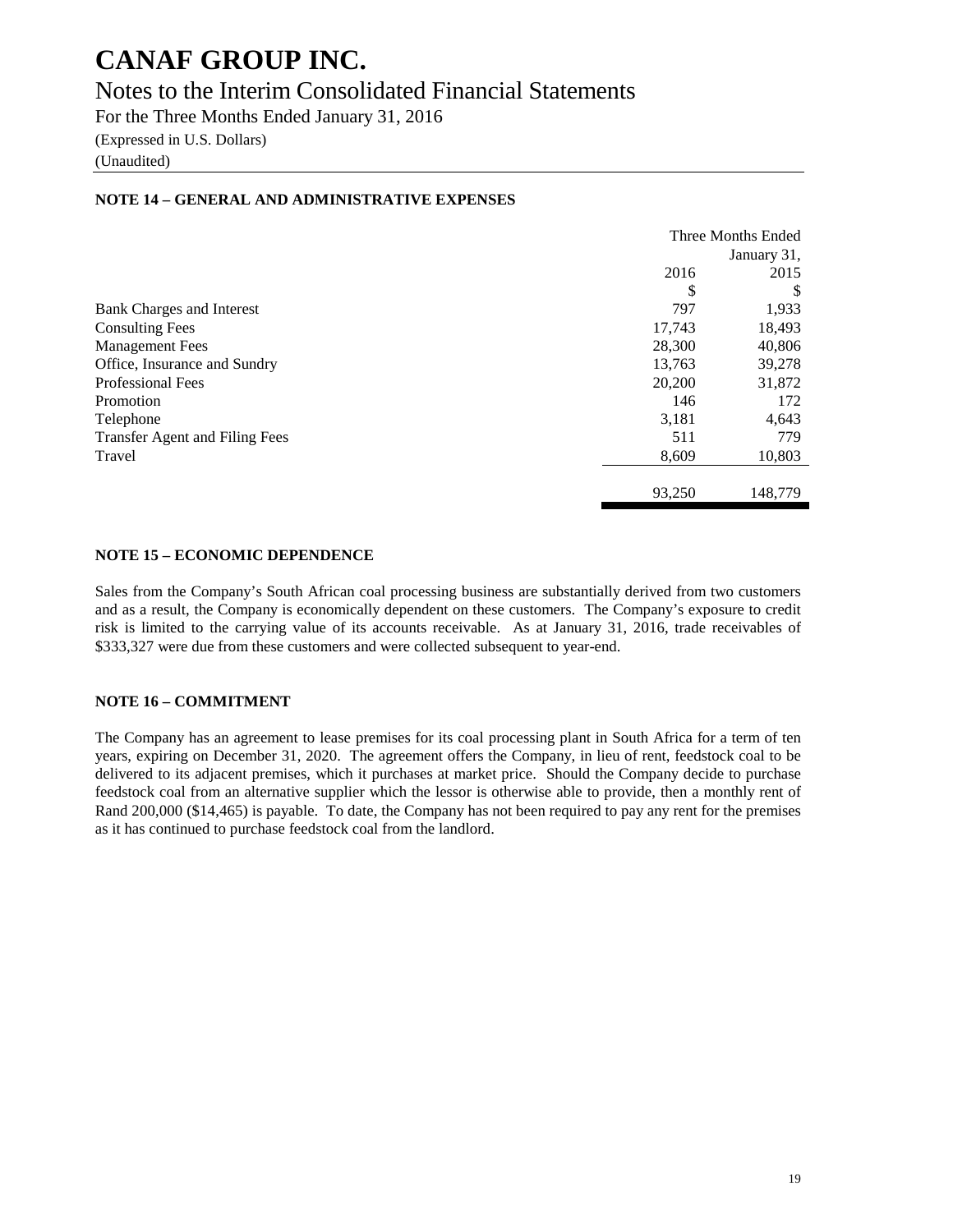### Notes to the Interim Consolidated Financial Statements

For the Three Months Ended January 31, 2016

(Expressed in U.S. Dollars)

(Unaudited)

#### **NOTE 17 – SEGMENT INFORMATION**

The Company operates in two reportable operating segments: the head office operations in Canada and the coal processing business in South Africa.

|                                     | Canada    | South Africa | Total      |
|-------------------------------------|-----------|--------------|------------|
|                                     | \$        | S            | S          |
| <b>January 31, 2016</b>             |           |              |            |
| Net (Loss) Income for the Period    | (39, 419) | (255,063)    | (294,482)  |
| Revenues (Note 15)                  |           | 1,022,773    | 1,022,773  |
| Gross Profit (Loss)                 |           | (129,210)    | (129, 210) |
| Depreciation – Cost of Sales        |           | 83,771       | 83,771     |
| <b>Interest Expense</b>             |           | 19,640       | 19,640     |
| <b>Current Income Taxes Expense</b> |           |              |            |
| Deferred Income Taxes Expense       |           | 53,817       | 53,817     |
|                                     |           |              |            |
| <b>Current Assets</b>               | 50,396    | 1,333,935    | 1,384,331  |
| Property, Plant and Equipment       |           | 1,136,875    | 1,136,875  |
| <b>Intangible Assets</b>            |           |              |            |
| <b>Total Assets</b>                 | 50,396    | 2,470,811    | 2,521,207  |

#### **October 31, 2015**

| Net (Loss) Income for the Year      | (228, 537) | 356,979   | 128,442   |
|-------------------------------------|------------|-----------|-----------|
|                                     |            |           |           |
| Revenues (Note 15)                  |            | 9,156,927 | 9,156,927 |
| <b>Gross Profit</b>                 |            | 791.044   | 791.044   |
| Depreciation – Cost of Sales        |            | 344,404   | 344,404   |
| <b>Interest Expense</b>             |            | 78,045    | 78,045    |
| <b>Current Income Taxes Expense</b> | 34.713     | 42,820    | 77,533    |
| Deferred Income Taxes Expense       |            | 90,626    | 90,626    |
| <b>Current Assets</b>               | 47.624     | 2,089,488 | 2,137,112 |
| Property, Plant and Equipment       |            | 1,375,113 | 1,375,113 |
| Intangible Assets                   |            |           |           |
| <b>Total Assets</b>                 | 47.624     | 3,464,602 | 3.512.226 |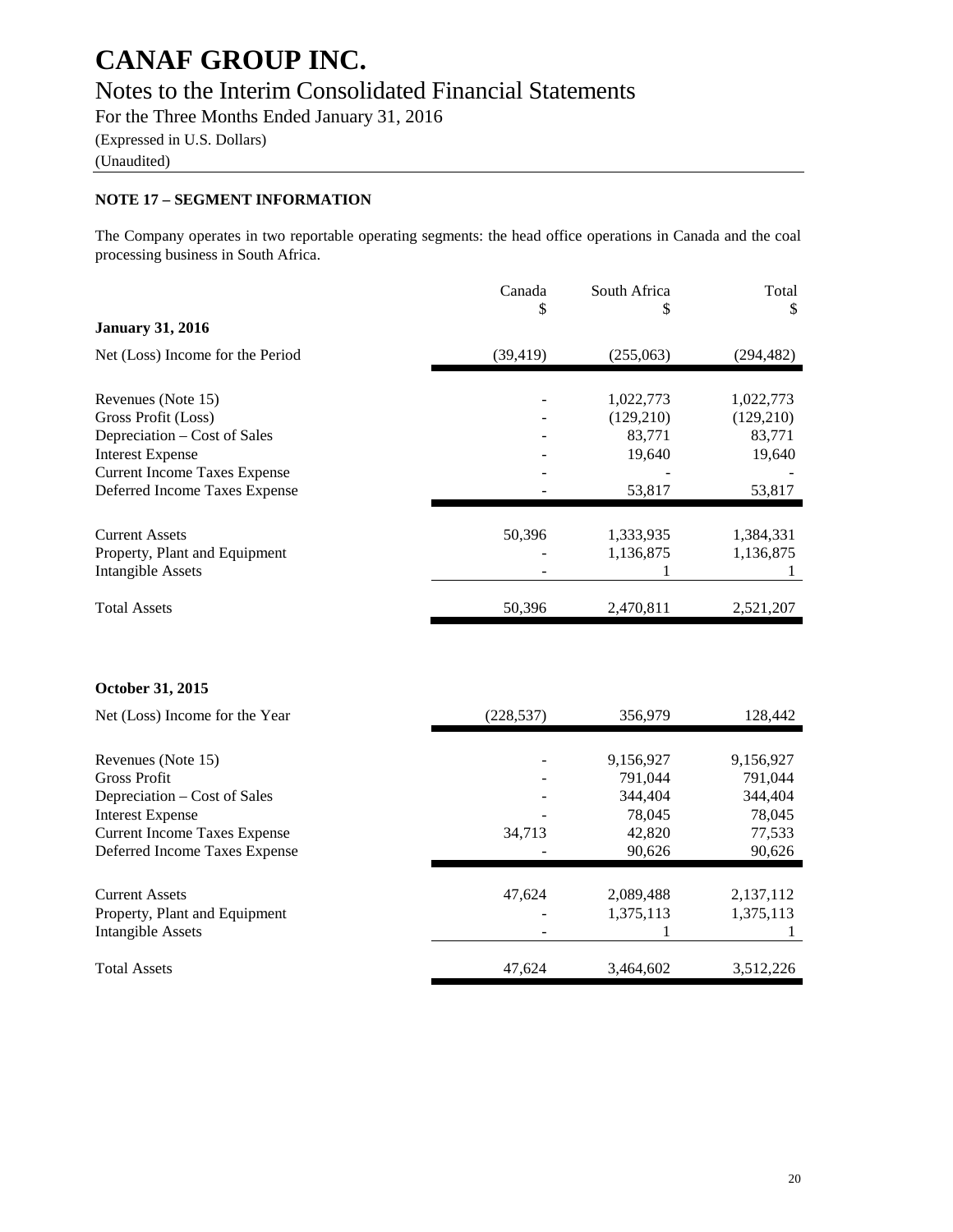Notes to the Interim Consolidated Financial Statements

For the Three Months Ended January 31, 2016

(Expressed in U.S. Dollars)

(Unaudited)

#### **NOTE 18 – CAPITAL RISK MANAGEMENT**

The Company's objectives in managing its capital are to ensure adequate resources are available to fund its coal processing business in South Africa, to seek out and acquire new projects of merit, and to safeguard its ability to continue as a going concern. The Company manages its share capital as capital, which as at January 31, 2016, totalled \$8,079,463 (2015 – \$8,079,463).

The Company manages its capital structure in a manner that provides sufficient funding for operational and capital expenditure activities. Funds are secured through the sale of calcine in South Africa and, when necessary, through debt funding or equity capital raised by means of private placements. There can be no assurances that the Company will be able to obtain debt or equity capital in the case of operating cash deficits.

The Company may, from time to time, invest capital that is surplus to immediate operational needs in short-term, liquid, and highly rated financial instruments held with major financial institutions, or in marketable securities. The Company may also, from time to time, enter into forward foreign exchange and commodity price contracts to hedge a portion of its exposure to movements in foreign exchange and commodity prices.

The Company has no externally imposed capital requirements and has not paid or declared any dividends since the date of incorporation, nor are any contemplated in the foreseeable future. There were no changes in the Company's approach to capital management during the period ended January 31,2 016.

#### **NOTE 19 – FINANCIAL RISK MANAGEMENT OBJECTIVES AND POLICIES**

The Company is exposed to various risks in relation to financial instruments. The Company's financial assets and liabilities by category are summarized in Note 2(o). The Company's risk management is coordinated at its head office in Canada in close co-operation with the board of directors and focuses on actively securing the Company's short to medium-term cash flows and raising finances for the Company's capital expenditure program. The Company does not actively engage in the trading of financial assets for speculative purposes. The most significant financial risks to which the Company is exposed are described below.

#### **a) Foreign Currency Risk**

Foreign exchange risk arises because of fluctuations in exchange rates. The Company conducts a significant portion of its business activities in foreign currencies. The Company's subsidiaries, principally located in South Africa, routinely transact in the local currency, exposing the Company to potential foreign exchange risk in its financial position and cash flows.

The assets, liabilities, revenue and expenses that are denominated in foreign currencies will be affected by changes in the exchange rate between the United States dollar and these foreign currencies. The Company has outstanding debt obligations that are payable in South African Rand. The Company does not currently use financial instruments to mitigate this risk.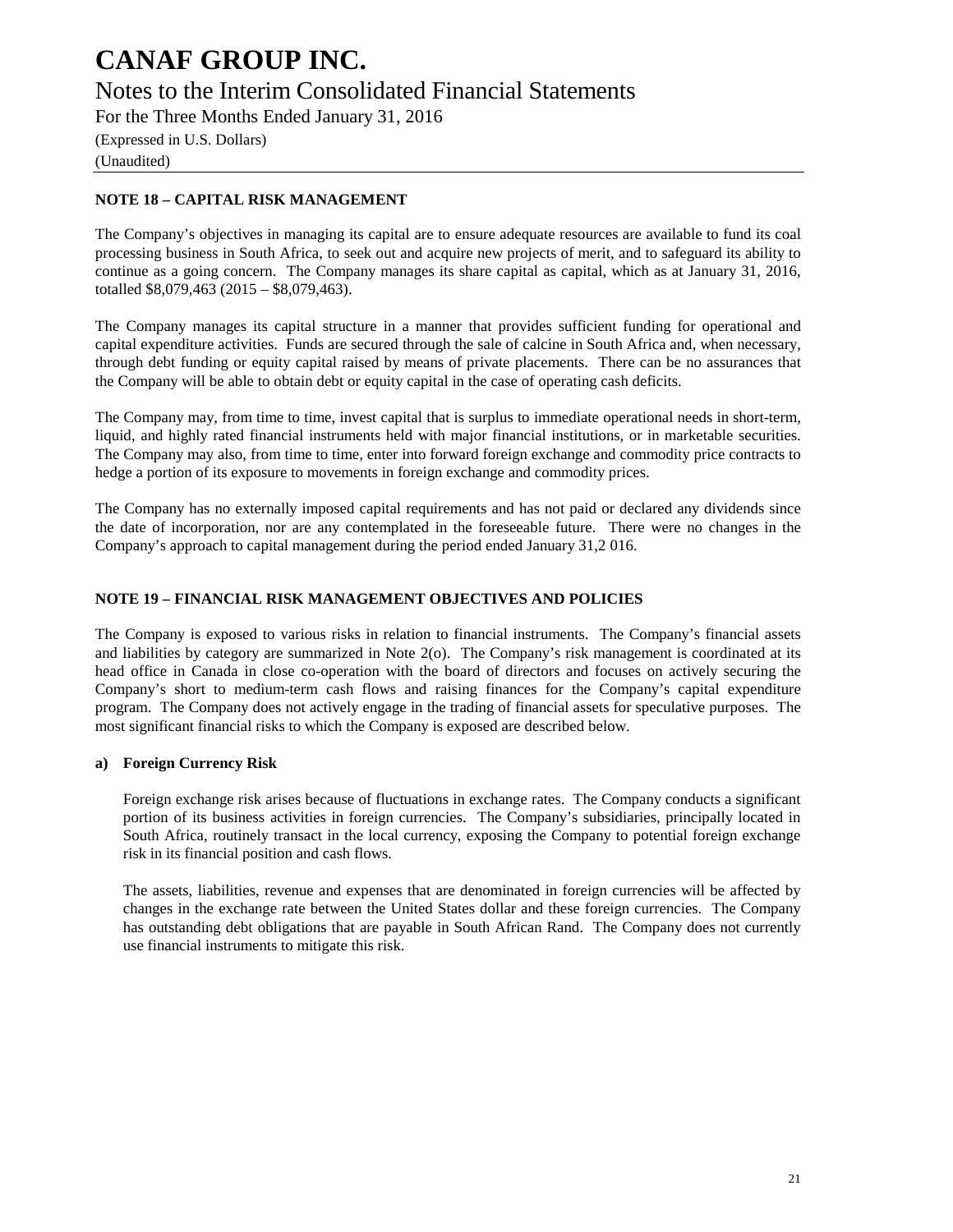### Notes to the Interim Consolidated Financial Statements

For the Three Months Ended January 31, 2016

(Expressed in U.S. Dollars)

(Unaudited)

#### **NOTE 19 – FINANCIAL RISK MANAGEMENT OBJECTIVES AND POLICIES (Continued)**

#### **b) Credit Risk**

Credit risk is the risk of loss associated with a counterparty's inability to fulfill its payment obligations. The Company limits its exposure to credit loss for cash by placing its cash with high quality financial institutions and for trade receivables by performing standard credit checks. The credit risk for cash and trade receivables is considered negligible since the counterparties are reputable banks with high quality external credit ratings and customers with no history of default.

The Company has credit risk exposure related to its economic dependence on two customers for its calcine sales (Note 15). The Company has assessed its exposure to credit risk and has determined that no significant risk exists from these concentrations of credit.

#### **c) Liquidity Risk**

Liquidity risk is the risk that the Company will not be able to meet its financial obligations when they become due. The Company ensures, as far as reasonably possible, that it will have sufficient capital in order to meet short-term business requirements, after taking into account cash flows from operations and the Company's holdings of cash. The Company has working capital of \$706,248 as at January 31, 2016. There can be no assurance that the Company will continue to be successful with generating and maintaining profitable operations or will be able to secure future debt or equity financing for its working capital and expansion activities.

#### **d) Interest Rate Risk**

Interest rate risk is the risk that future cash flows will fluctuate as a result of changes in market interest rates. Interest on the Company's bank loan is based on fixed rates, and as such, the Company is not exposed to significant interest rate risk.

#### **e) Commodity Price Risk**

The Company's revenues, earnings and cash flows are directly related to the volume and price of calcine sold and are sensitive to changes in market prices over which it has little or no control. The Company has the ability to address its price-related exposure through the use of sales contracts.